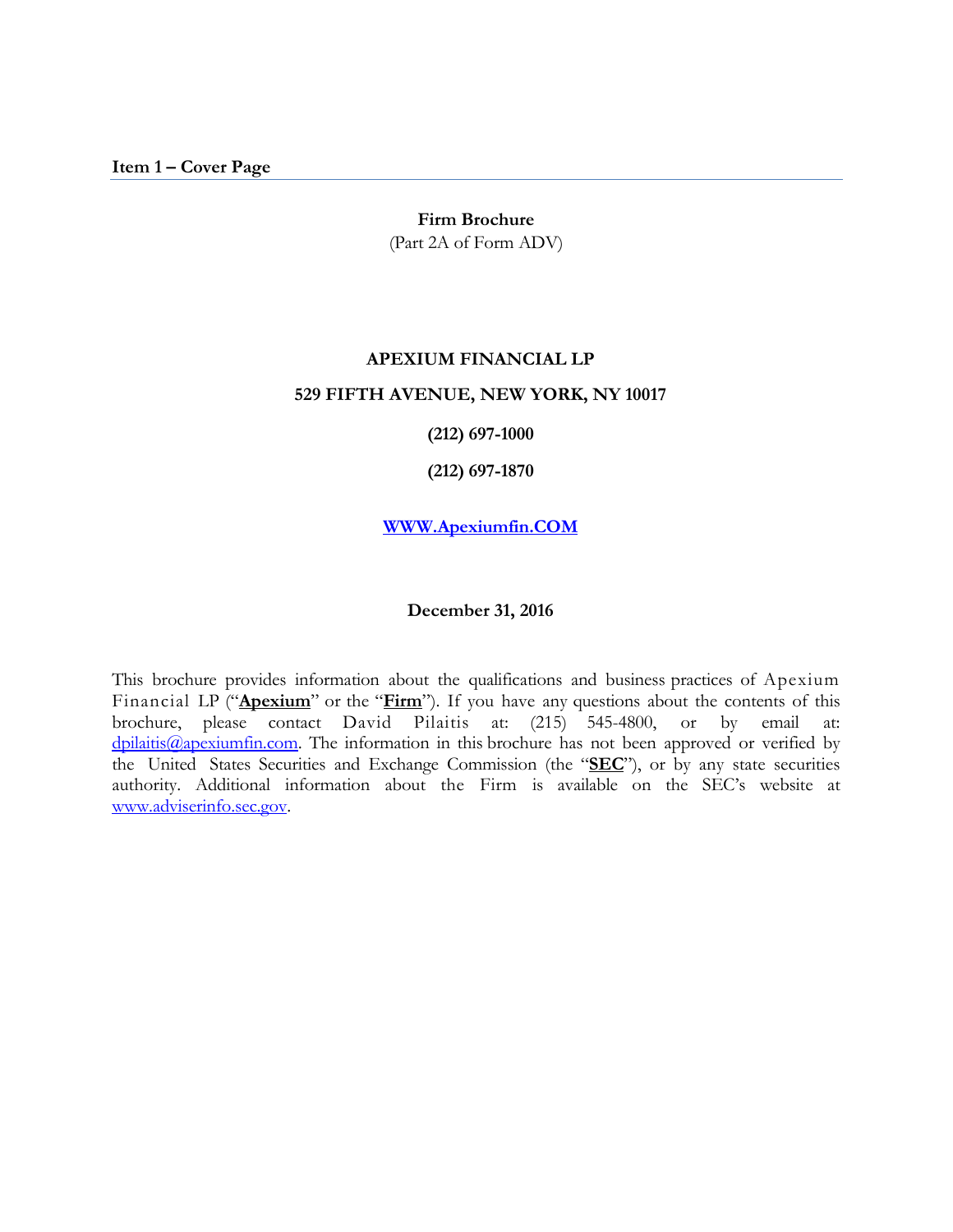#### <span id="page-1-0"></span>**Item 2 - Material Changes**

This Brochure describes the business of Apexium. Certain sections will also describe the activities of Supervised Persons. Supervised Persons are any of Apexium's officers, partners, directors (or other persons occupying a similar status or performing similar functions), or employees, or any other person who provides investment advice on Apexium's behalf and is subject to Apexium's supervision or control.

This Brochure is Apexium's first brochure.

We will provide you with a new Brochure as necessary based on changes or new information, at any time, without charge. Currently, our Brochure may be requested by contacting David Pilaitis, Chief Compliance Officer ("CCO") at [dpilaitis@apexiumfin.com](mailto:dpilaitis@apexiumfin.com) or by calling the Firm at (212) 697-1000.

Additional information about Apexium is also available via the SEC's web site [www.adviserinfo.sec.gov.](http://www.adviserinfo.sec.gov/) The SEC's web site also provides information about any persons affiliated with the firm who are registered, or are required to be registered as investment adviser representatives.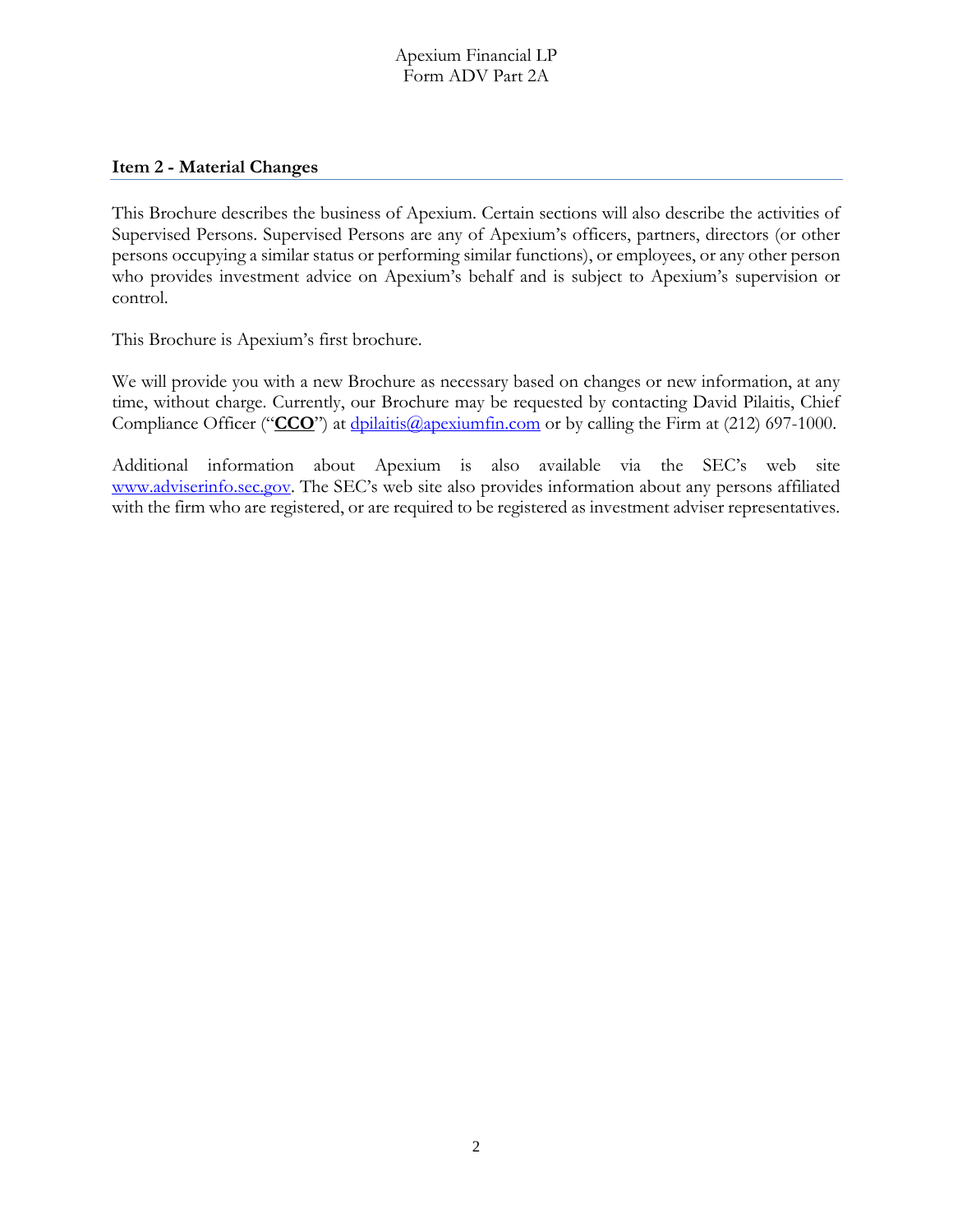# <span id="page-2-0"></span>Item 3 - Table of Contents

| Item 11 - Code of Ethics, Participation or Interest in Client Transactions and Personal Trading 16 |
|----------------------------------------------------------------------------------------------------|
|                                                                                                    |
|                                                                                                    |
|                                                                                                    |
|                                                                                                    |
|                                                                                                    |
|                                                                                                    |
|                                                                                                    |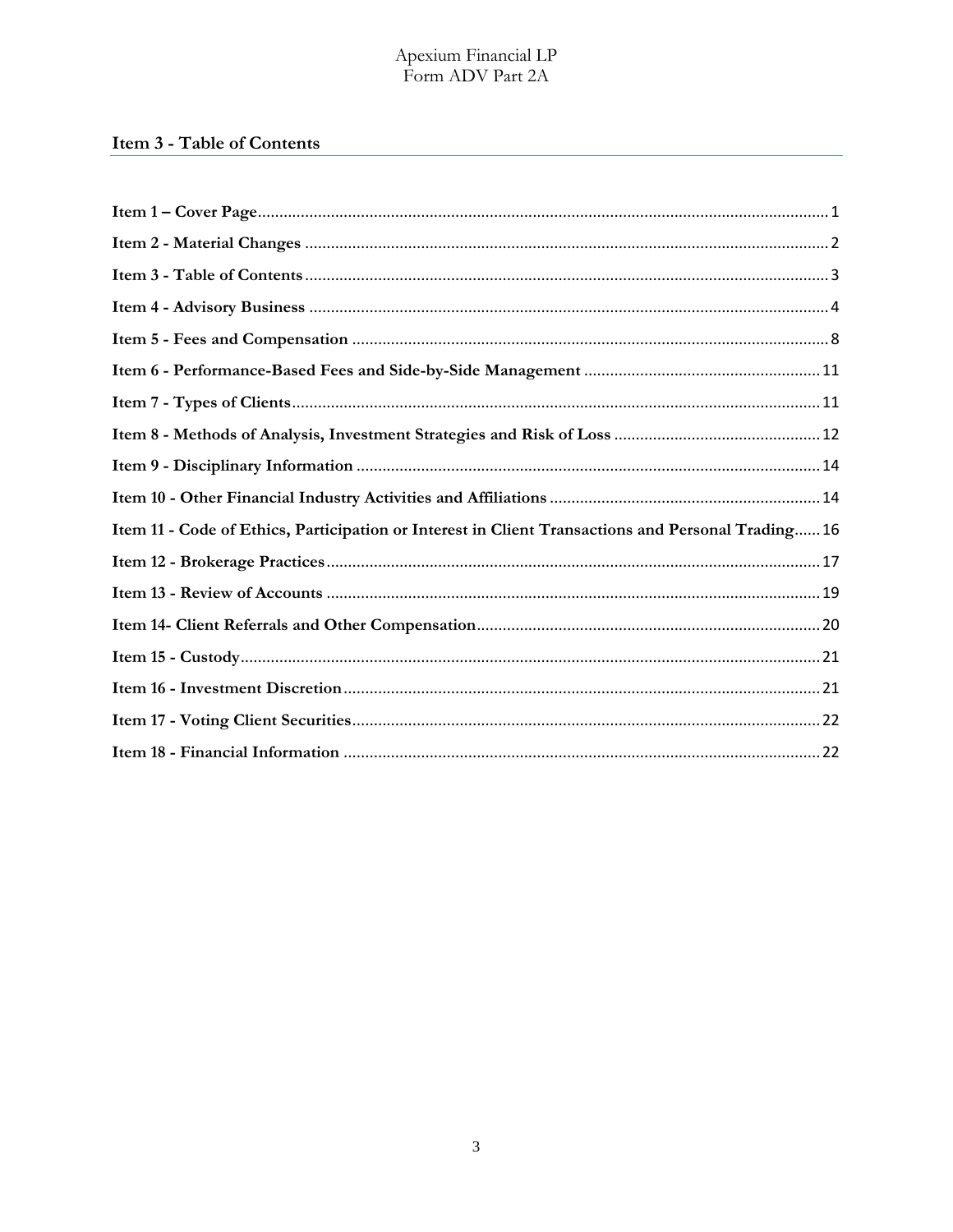#### <span id="page-3-0"></span>**Item 4 - Advisory Business**

Apexium is an SEC registered investment adviser with its principal place of business located in New York, NY, USA. The Firm was launched in January 2016. Apexium is dedicated to providing independent, objective and comprehensive financial services to a select group of private clients and institutions

#### *Principal Owners*

Apexium was founded by Robert Brown, Matthew Marcello and Cory Chmelka, the former principals of Capstone Wealth Management, LLC, an investment advisor registered with the SEC ("**Capstone**"), and some of the former principals of Citrin Cooperman Wealth Management, LP, an investment advisor registered with the SEC ("**CCWM**").

Citrin Cooperman Financial Advisors, LLC ("**CCFA**") is the principal owner of the Firm's partnership interests.

Apexium Holdings LLC ("**Apexium Holdings**") is the Firm's General Partner. CCFA is also the principal owner of Apexium Holdings.

The Firm is not currently managing any assets pending the SEC's approval of its registration.

#### *Transition Period*

Most if not all of Capstone's clients' investment management agreements will be assigned to Apexium with the client's written consent. For those agreements that cannot be assigned, clients will execute new agreements with Apexium. Capstone will manage its client's assets until such time as such client's new agreement is signed.

Similarly, some of CCWM's clients will terminate their investment management agreement with CCWM and will sign a new agreement with Apexium.

#### *Types of Services*

Apexium is a full service wealth management firm offering clients a range of services that may include: financial planning, consulting, investment management services (both discretionary and nondiscretionary), and services as trustee.

In performing its services, Apexium is not required to verify any information received from the client or from the client's other professionals (e.g., attorney, accountant, etc.) and is expressly authorized to rely on such information. Apexium may recommend the services of itself, its related persons or its Supervised Persons in their individual capacities as registered representatives of a broker-dealer, and/or other professionals to implement its recommendations. Clients are advised that a conflict of interest exists if Apexium recommends its own services or those of its related person or supervised persons.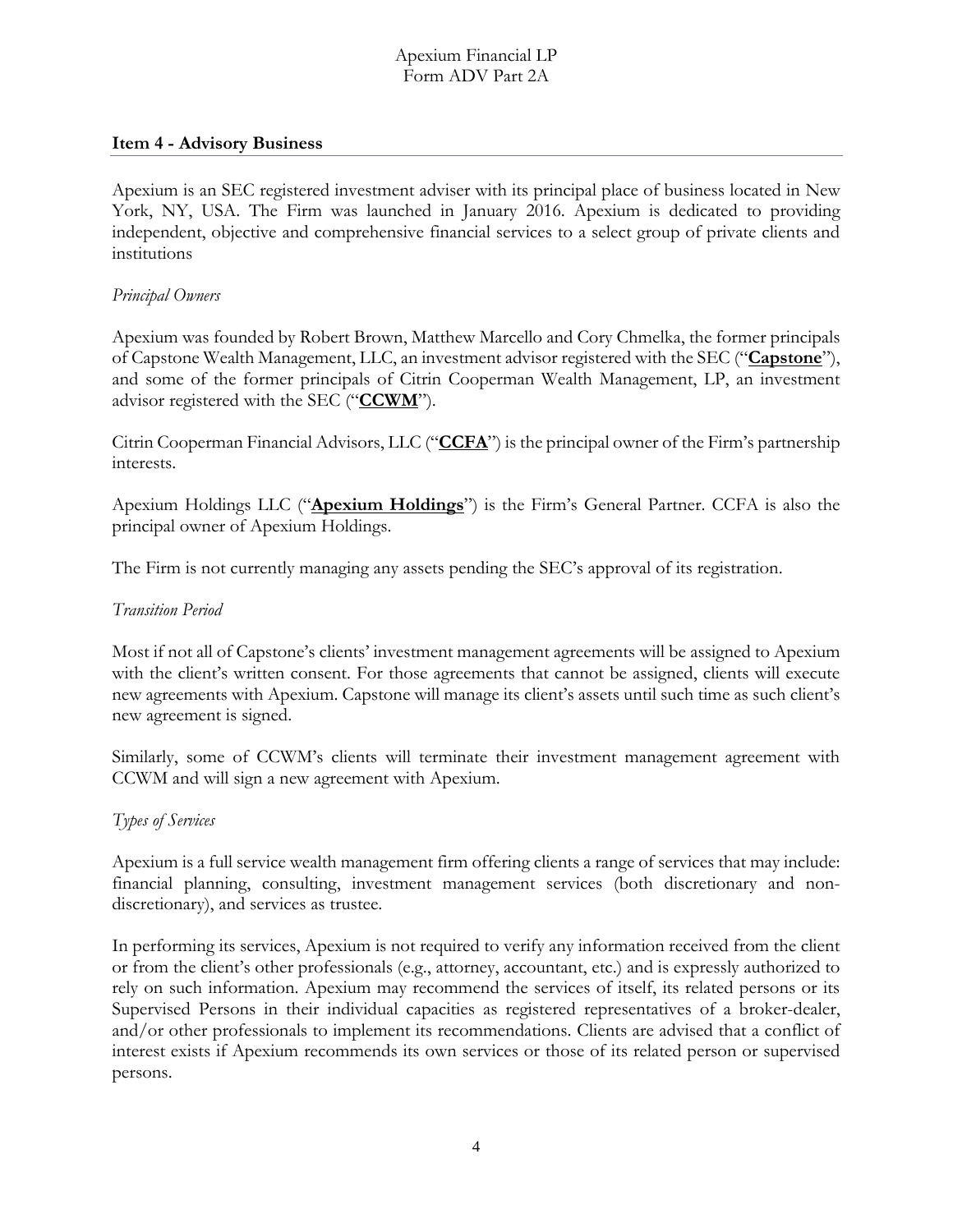The client is under no obligation to act upon any of the recommendations made by Apexium under a financial planning or consulting engagement or to engage the services of any such recommended professional, including Apexium itself. The client retains absolute discretion over all such implementation decisions in such instance and is free to accept or reject any of Apexium's recommendations.

# *Tailored Relationships*

Apexium tailors its advisory services to the individual needs of clients. Customarily, the Firm will arrange for an initial meeting, which may be by telephone, to determine the extent to which financial planning and investment management may be beneficial to the client. Apexium consults with clients on an ongoing basis to determine risk tolerance, time horizon and other factors that may impact the clients' investment needs. Apexium helps clients find suitable investments for their goals, objectives and risk tolerance.

Prior to Apexium providing investment management services, the client will be required to enter into a formal Investment Management Agreement with Apexium setting forth the terms and conditions under which Apexium shall manage the client's assets, as well as a separate custodial/clearing agreement with the broker-dealer/custodian (*See* **Item 12 – Brokerage Practices**). Clients may impose restrictions on investing in certain securities or types of securities in the Investment Management Agreement.

The Investment Management Agreement (as defined below) may authorize the brokerdealer/custodian to debit the account for the amount of Apexium's investment management fee and to directly remit that management fee to Apexium in accordance with required SEC procedures.

#### *Investment Management*

Apexium provides continuous and regular account supervision. As part of our investment management service, we generally create a portfolio, consisting of individual stocks or bonds, exchange traded funds, options, mutual funds and other public and private securities or investments. We may also provide broader financial planning/financial consulting to clients.

We offer at least one, but sometimes more than one meeting (in person if possible, otherwise via telephone conference) with clients in order to understand their current financial situation, existing resources, financial goals, and tolerance for risk. Based on what we learn, we propose an investment approach to the client that will be suitable to the client's circumstances. Each client's individual investment strategy is tailored to their specific needs and may include some or all of stocks or bonds, exchange traded funds, options, mutual funds and other public and private securities or investments.

Upon the client's agreement to the proposed investment plan, we work with the client to establish or transfer investment accounts so that we can manage the client's portfolio. We review the client's portfolio at least annually and, if necessary, rebalance the portfolio based upon the client's individual needs, stated goals and objectives.

Clients are advised to promptly notify Apexium if there are changes in their financial situation or investment objectives or if they wish to impose any reasonable restrictions upon Apexium's management services. Clients may impose reasonable restrictions or mandates on the management of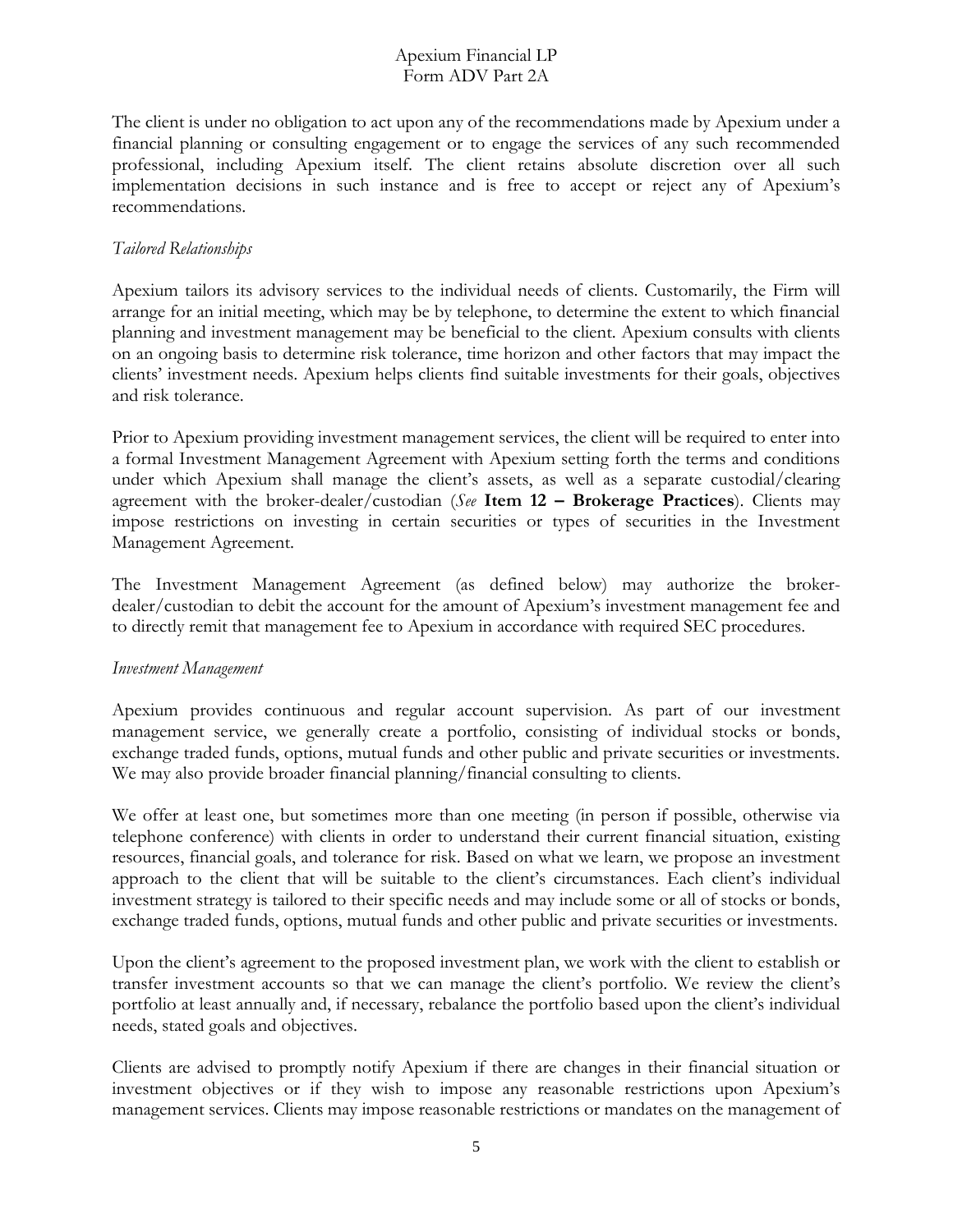their account if, in Apexium's sole discretion, the conditions will not materially impact the performance of a portfolio strategy or prove overly burdensome to its management efforts.

If the client experiences any significant changes to his/her financial or personal circumstances, the client must notify us so that we can consider such information in managing the client's investments.

Apexium manages clients' investment portfolios on a discretionary or non-discretionary basis.

Discretionary. Apexium has separately managed accounts with full discretion to invest a client's assets subject to any guidelines or special instructions that may be expressly set forth in the client's investment management agreement. Apexium may also allocate a clients' investment management assets among Independent Managers (as defined below), mutual funds, exchange-traded funds, bonds, master limited partnerships and alternative investments in accordance with the investment objectives of the client. Apexium also provides advice about any type of legacy positions or investments otherwise held in clients' portfolios.

b. Non Discretionary. In addition to the discretionary investment management services provided by Apexium or the Independent Manager(s), Apexium may recommend that its clients allocate a portion of their investment management assets among various mutual fund classes and/or mutual fund asset allocation programs, on a non-discretionary basis, in accordance with the investment objectives of the client.

With respect to its non-discretionary asset management services, Apexium generally maintains ongoing responsibility to make recommendations, based upon the needs of the client, as to the specific securities the account may purchase or sell. The final decision on investment selection rests with the client in this arrangement and the client always maintains asset control. Apexium places trades for clients under a limited power of attorney.

Non-discretionary investment management services can negatively impact client accounts if Apexium is unable to contact clients during sudden negative market conditions.

Apexium may also render non-discretionary investment management services to clients relative to variable life/annuity products that they may own, their individual employer-sponsored retirement plans, and/or 529 plans or other products. In so doing, Apexium either directs or recommends the allocation of client assets among the various investment options that are available with the product. Client assets are maintained at the specific insurance company or custodian designated by the product.

Certain of the alternative investments recommended by the Firm, which may include debt, equity and/or pooled investment vehicles, exist in the form of private placement securities. As such, Apexium limits such recommendations to those clients which are deemed to be "accredited investors" as defined under Rule 501 of the Securities Act of 1933.

Prior to engaging Apexium to provide investment management services, the client is required to enter into a written investment management agreement with Apexium setting forth the terms and conditions of the engagement (the "**Investment Management Agreement**").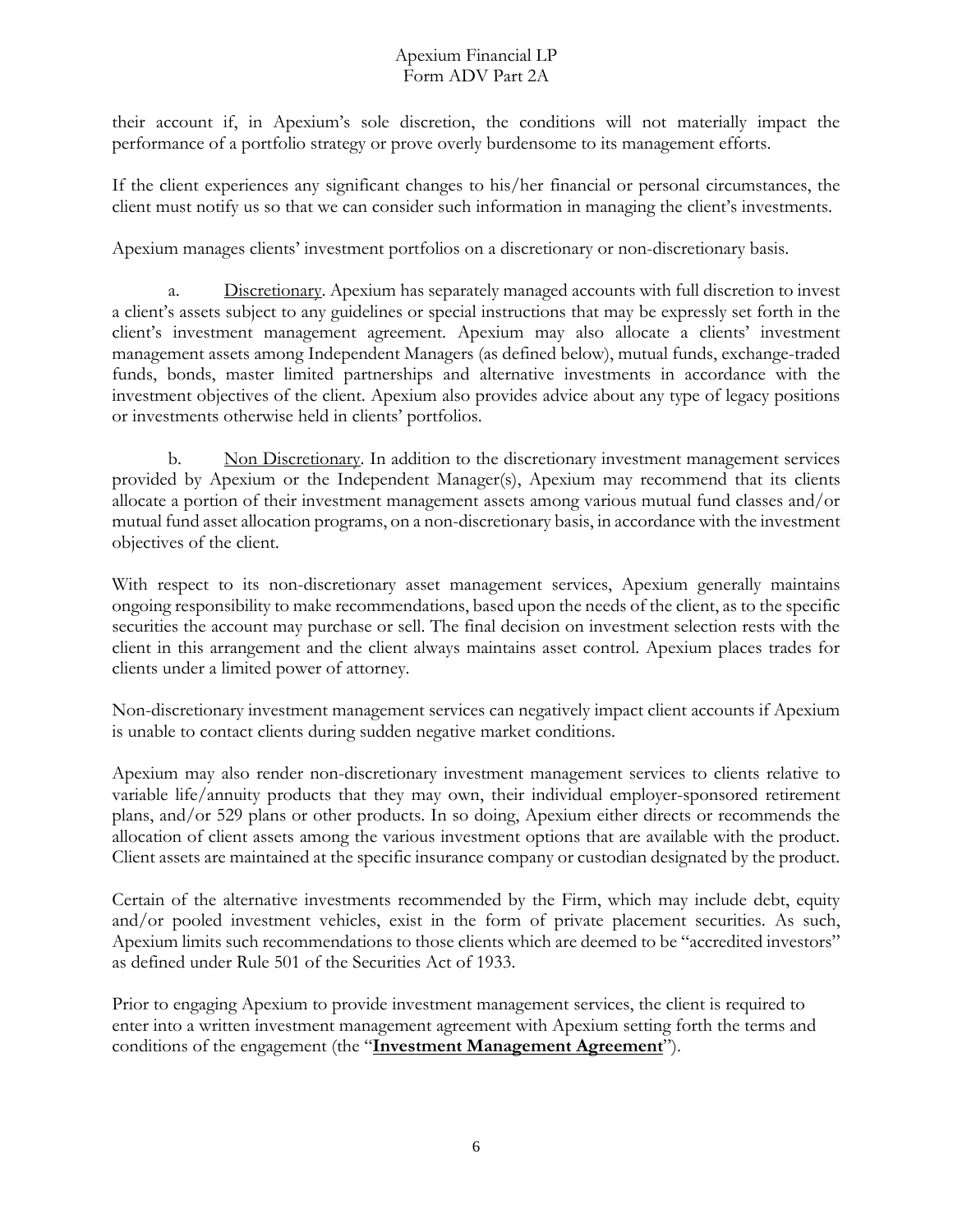#### *Independent Managers*

Apexium may recommend that certain clients authorize the active discretionary management of a portion of their assets by and/or among third party money managers/ investment manager(s) and/or investment programs (the "**Independent Manager(s)**").

When selecting an Independent Manager for a client, Apexium considers the client's stated investment objectives as well as the Independent Manager's reputation, performance, management style, investment strategies, past performance and disclosures and/or research materials.

In addition to Apexium's written disclosure brochure, the client also receives the written disclosure brochure of the designated Independent Managers. Certain Independent Managers may impose more restrictive account requirements and varying billing practices than Apexium. In such instances, Apexium may alter its corresponding account requirements and/or billing practices to accommodate those of the Independent Managers.

Apexium has an affiliation with certain Independent Managers as described in greater detail in **Item 10 - Other Financial Industry Activities and Affiliations**. Apexium will not refer clients to CCWM, however, it may refer clients to Soundwatch Capital, LLC ("**Soundwatch**"), Because of Apexium's affiliation with Soundwatch, it could have an economic incentive to recommend this manager over another. It would only do so if it were in the best interest of the client and after full disclosure. The client is free to use a different manager, one of its own choice. A client may also choose to implement Apexium's recommendations through Apexium. In the event the client decides to implement investment recommendations through Apexium on a fee basis, Apexium shall charge an annual investment management fee based upon a percentage of the market value of the assets being managed by Apexium. The investment management fee charged shall vary (generally between 0.30% and 1.00%) depending upon the market value of assets under management and the specific type of discretionary or non- discretionary investment management services to be rendered.

The terms and conditions under which the client shall engage the Independent Manager(s) shall be set forth in separate written agreements between the client and Apexium and the client and the designated Independent Manager(s). Apexium shall continue to render non-investment supervisory services to the client relative to the ongoing monitoring and review of account performance, asset allocation and client investment objectives, for which Apexium shall receive an annual advisory fee which is based upon a percentage of the market value of the assets being managed by the designated Independent Manager(s).

The investment management fees charged by the designated Independent Manager(s) are exclusive of, and in addition to, Apexium's ongoing investment advisory fee.

#### *Financial Planning and Consulting Services*

Apexium may provide its clients with a broad range of comprehensive financial planning and consulting services, addressing a multitude of investment and non-investment related matters which may include, but is not limited to, the following:

- Asset protection strategies
- Charitable giving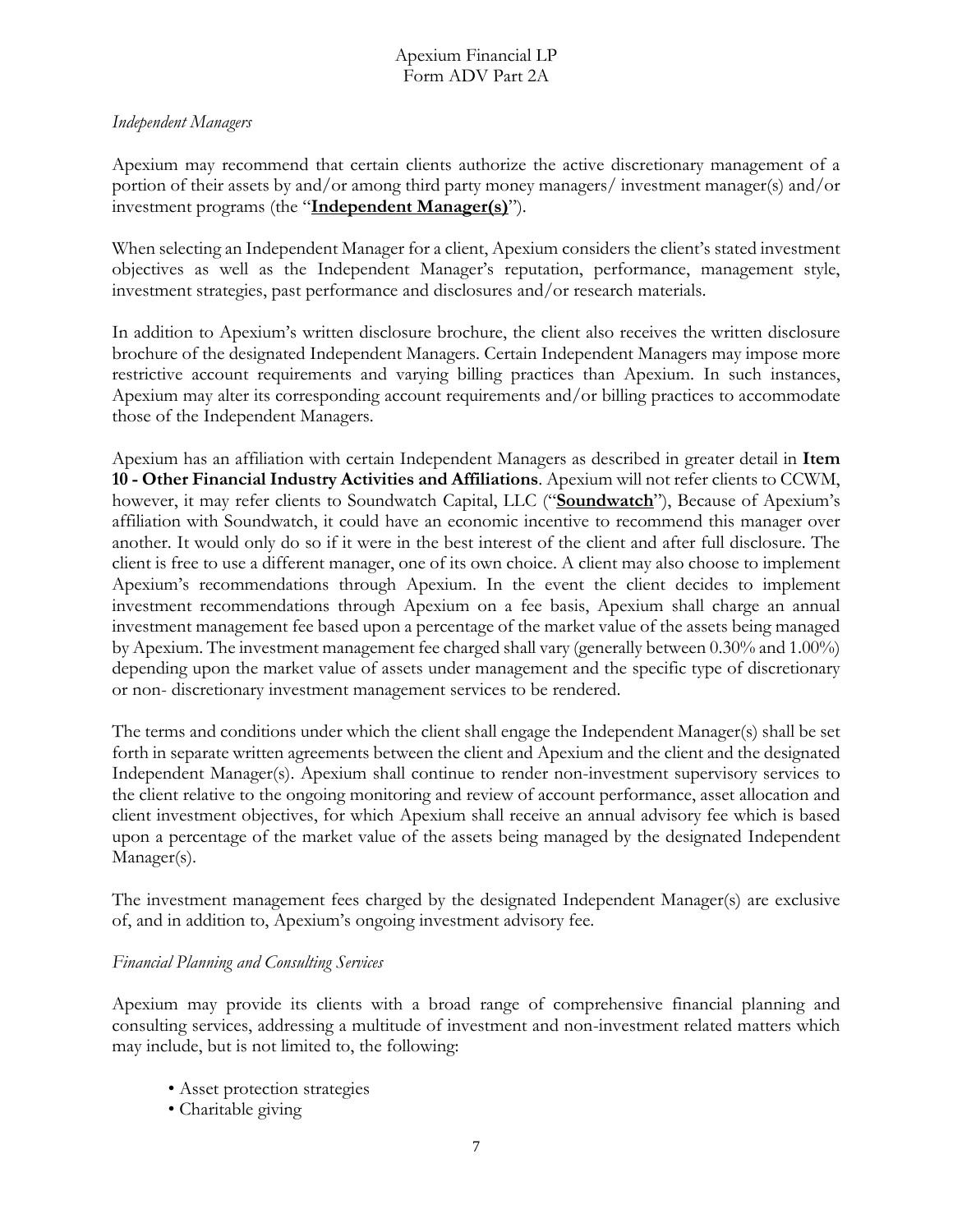- Philanthropic planning
- Education funding
- Insurance coverage
- Risk management
- Retirement planning
- Tax strategies
- Estate planning
- Succession planning

Prior to engaging Apexium to provide financial planning and/or consulting services, the client will be required to enter into a financial planning agreement with Apexium setting forth the terms and conditions of the engagement, describing the scope of the services to be provided (the "**Financial Planning Agreement**").

In the event the client terminates Apexium's investment management, financial planning, and/or consulting services, the balance of Apexium's fee, if any, shall be refunded to the client.

Neither Apexium nor the client may assign a Financial Planning Agreement or Investment Management Agreement without the prior consent of the other party. Transactions that do not result in a change of actual control or management of Apexium shall not be considered an assignment.

A client may terminate any of the aforementioned agreements at any time by notifying Apexium in writing and paying the rate for the time spent on the investment advisory engagement prior to notification of termination. If the client made an advance payment, Apexium's fee shall be prorated through the date of termination. Apexium may terminate any of the aforementioned agreements at any time by notifying the client in writing. If the client made an advance payment, Apexium's fee shall be prorated through the date of termination.

A copy of the written disclosure statement for Apexium, as set forth on Part 2A and 2B of Form ADV, shall be provided to each client prior to, or contemporaneously with, the execution of the Financial Planning Agreement or Investment Management Agreement. Any client who has not received a copy of Apexium's written disclosure statement at least forty-eight (48) hours prior to executing the Financial Planning Agreement or Investment Management Agreement shall have five (5) business days subsequent to executing the agreement to terminate Apexium's services without penalty.

#### <span id="page-7-0"></span>**Item 5 - Fees and Compensation**

Apexium is an independent, fee-only financial planning and investment management firm. We receive compensation only from our clients, and not from any fund manager or vendor. Apexium bases its fees on a percentage of assets under management, hourly charges or fixed fees.

The specific manner in which fees are charged by Apexium is established in each client's written agreement. In addition to Apexium's investment management fee, the client shall also incur, relative to mutual fund purchases, charges imposed directly at the mutual fund level (i.e. fund advisory fees and expenses). The Investment Management Agreement between Apexium and the client will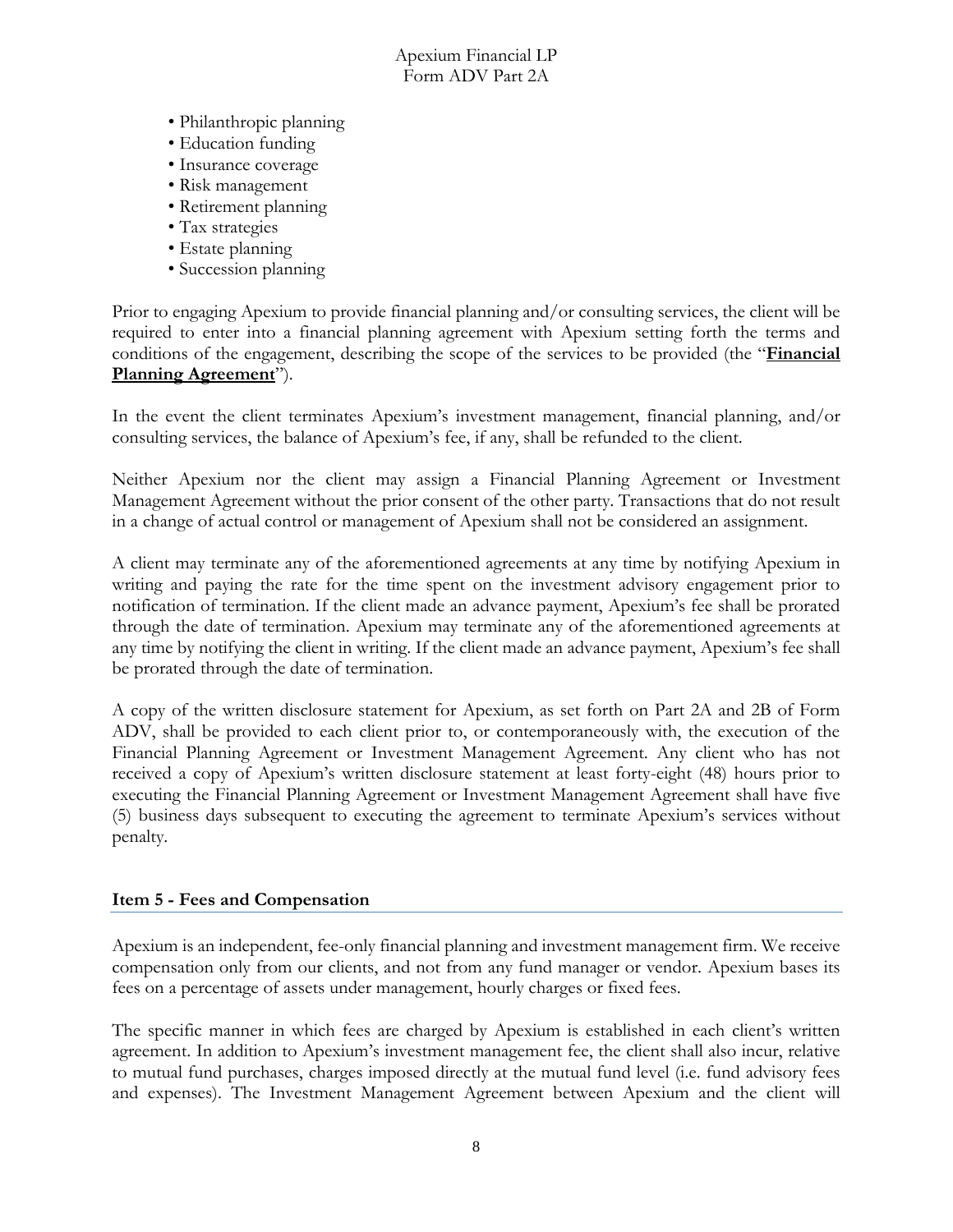continue in effect unless terminated by either party by written notice in accordance with the terms and conditions of the Investment Management Agreement. Apexium's investment management fee shall be prorated through the date of termination.

#### *Financial Planning and Consulting Fees*

Apexium charges a fixed fee and/or hourly fee for financial planning and consulting services. These fees generally range from \$1,000 to \$15,000 on a fixed fee basis and/or \$250.00 to \$500.00 on an hourly basis. These fees are largely determined by the level and scope of the services and the professional engaged to render them. If the client engages Apexium for additional investment advisory services, Apexium may offset all or a portion of its fees for those services based upon the amount paid for the financial planning and/or consulting services.

Generally, Apexium requires one-half of the financial planning or consulting fee (estimated hourly or fixed) payable upon entering the Financial Agreement. The balance is generally due upon delivery of the financial plan or completion of the agreed upon services.

#### *Investment Management Fees*

Apexium's current basic annual fee schedule for investment management services is as follows:

Fee schedule - BASE FEE

| First \$1,000,000  | $1.00\%$ |
|--------------------|----------|
| Next \$4,000,000   | $0.90\%$ |
| Next \$5,000,000   | $0.80\%$ |
| Above \$10,000,000 | $0.50\%$ |

Apexium, in its sole discretion, may waive its minimum fee and/or charge a lesser investment advisory fee based upon certain criteria (e.g., historical relationship, type of assets, anticipated future earning capacity, anticipated future additional assets, dollar amounts of assets to be managed, related accounts, account composition, negotiations with clients, etc.).

#### *Billing*

Investment management fees are deducted monthly, in arrears, meaning that we debit client accounts at the end of each month. Fees are usually deducted from a designated client account to facilitate billing. The client must consent in writing in advance to direct debiting of their investment account.

#### *Fees for Management During Partial Months of Service*

For the initial period of investment management services, the fees are calculated on a *pro rata* basis. The Agreement between Apexium and the client will continue in effect until terminated by either party pursuant to the terms of the Agreement. Apexium's fees are prorated through the date of termination and any remaining balance is charged or refunded to the client, as appropriate.

Clients may make additions to and withdrawals from their account at any time. Additions may be in cash or securities provided that Apexium reserves the right to liquidate any transferred securities or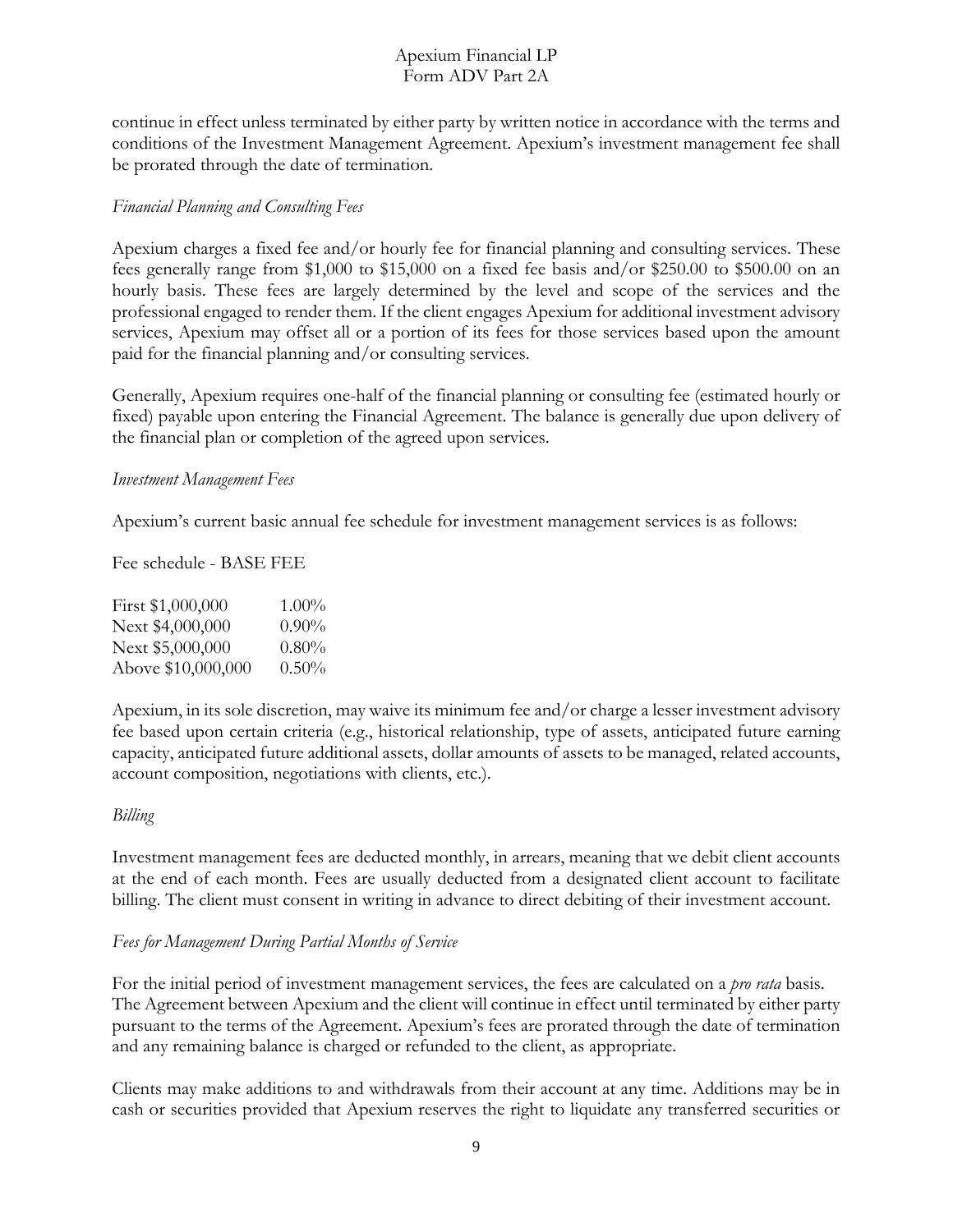decline to accept particular securities into a client's account. Clients may withdraw account assets on notice to Apexium, subject to the usual and customary securities settlement procedures. However, Apexium designs its portfolios as long-term investments and the withdrawal of assets may impair the achievement of a client's investment objectives. Apexium may consult with its clients about the options and ramifications of transferring securities. However, clients are advised that when transferred securities are liquidated, they are subject to transaction fees, fees assessed at the mutual fund level (*i.e*., contingent deferred sales charge) and/or tax ramifications.

If assets are deposited into or withdrawn from an account after the inception of a month, the fee payable with respect to such assets will be adjusted or prorated based on the number of days remaining in the billing period.

#### *Other Fees*

The Firm's advisory fees are exclusive of and in addition to brokerage commissions, transaction fees, and other related costs and expenses which shall be incurred by the client. Clients may also incur certain other charges imposed by custodians, brokers, third-party investment managers, and other third-parties, such as interest charges, deferred sales charges, odd-lot differentials, transfer taxes, wire transfer and electronic fund fees, and other fees and taxes on brokerage accounts and securities transactions. Clients are responsible for the payment of these costs and expenses. Mutual funds, exchange-traded funds, investment advisors and private funds also charge internal management fees, which are disclosed in a fund's prospectus or offering documents. Apexium will not receive any portion of these commissions, fees, or costs.

As described in **Item 13 – Review of Accounts**, if an investment management client engages Apexium they will also be charged an annual fee of \$100 per account for technology service and/or supplemental reports. This fee will be billed on a monthly basis in arrears in equal installments over a twelve (12) month period.

Apexium, in its sole discretion, may negotiate to charge a lesser management fee based upon certain criteria (i.e., anticipated future earning capacity, anticipated future additional assets, dollar amount of assets to be managed, related accounts, account composition, pre-existing client, account retention, pro bono activities, etc.).

#### *Commissions or Sales Charges for Recommendations of Securities*

Clients can engage certain persons associated with Apexium (but not Apexium) to render securities brokerage services under a commission arrangement. Clients are under no obligation to engage such persons and may choose brokers or agents not affiliated with Apexium. Under this arrangement, clients may implement securities transactions through certain of Apexium's Supervised Persons in their respective individual capacities as registered representatives of Purshe Kaplan Sterling Investments ("**PKS**"), an SEC registered broker-dealer and member of FINRA. PKS may charge brokerage commissions to effect these securities transactions and thereafter, a portion of these commissions may be paid by PKS to such Supervised Persons. Prior to effecting any transactions clients are required to enter into a new account agreement with PKS. The brokerage commissions charged by PKS may be higher or lower than those charged by other broker-dealers. In addition, certain of Apexium's Supervised Persons may also receive ongoing 12b-1 fees for mutual fund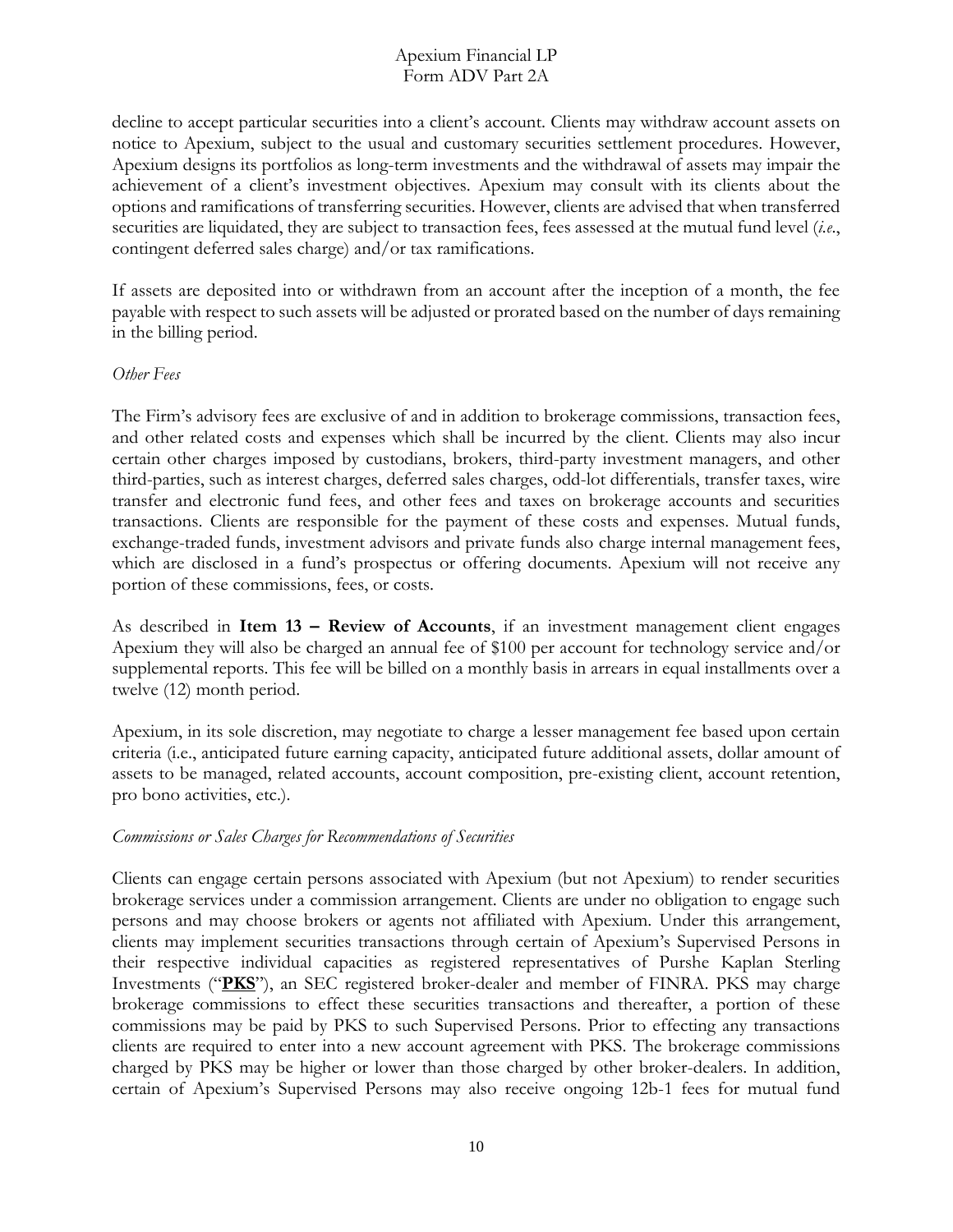purchases from the mutual fund company during the period that the client maintains the mutual fund investment. Clients are advised that Apexium also recommends no-load funds.

A conflict of interest exists to the extent that Apexium recommends the purchase of securities where Apexium Supervised Persons receive commissions or other additional compensation as a result of Apexium recommendations. Apexium has policies and procedures in place to ensure that any recommendations made by such Supervised Persons are in the best interest of clients.

For accounts covered by ERISA (and such others that Apexium, in its sole discretion deems appropriate), Apexium provides its investment advisory services on a fee-offset basis. In this scenario, Apexium may offset its fees by an amount equal to the aggregate commissions and 12b-1 fees earned by Apexium's Supervised Persons in their individual capacities as registered representatives of PKS.

For the Supervised Persons that is a registered representative of PKS, he currently devotes approximately five percent (5%) of his time to commission securities brokerage business.

Clients with assets below the minimum account size may pay a higher percentage rate on their annual fees than the fees paid by clients with greater assets under management. See **Item 7 – Types of Clients** for account minimums and correlating fees.

#### *Past Due Accounts and Termination of Agreement*

Apexium reserves the right to stop work on any account that is more than ninety (90) days overdue. In addition, Apexium reserves the right to terminate any financial planning engagement where a client has willfully concealed or has refused to provide pertinent information about financial situations when necessary and appropriate, in Apexium's judgment, to providing proper financial advice. Any unused portion of fees collected in advance will be refunded within sixty (60) days.

#### <span id="page-10-0"></span>**Item 6 - Performance-Based Fees and Side-by-Side Management**

Apexium does not use a performance-based fee structure and Apexium's fees are not based on a share of the capital gains or capital appreciation of managed securities.

#### <span id="page-10-1"></span>**Item 7 - Types of Clients**

Apexium has clients located throughout the United States, expatriates and U.S. citizens living abroad. Apexium generally provides investment advice to individuals, pension and profit sharing plans, trusts, estates, or charitable organizations, corporations or business entities. Client relationships vary in scope and length of service.

As a condition for starting and maintaining a relationship, Apexium generally imposes a minimum portfolio size of \$500,000. Apexium, in its sole discretion, may accept clients with smaller portfolios based upon certain criteria including anticipated future earning capacity, anticipated future additional assets, dollar amount of assets to be managed, related accounts, account composition, pre-existing client, account retention and *pro bono* activities. Apexium only accepts clients with less than the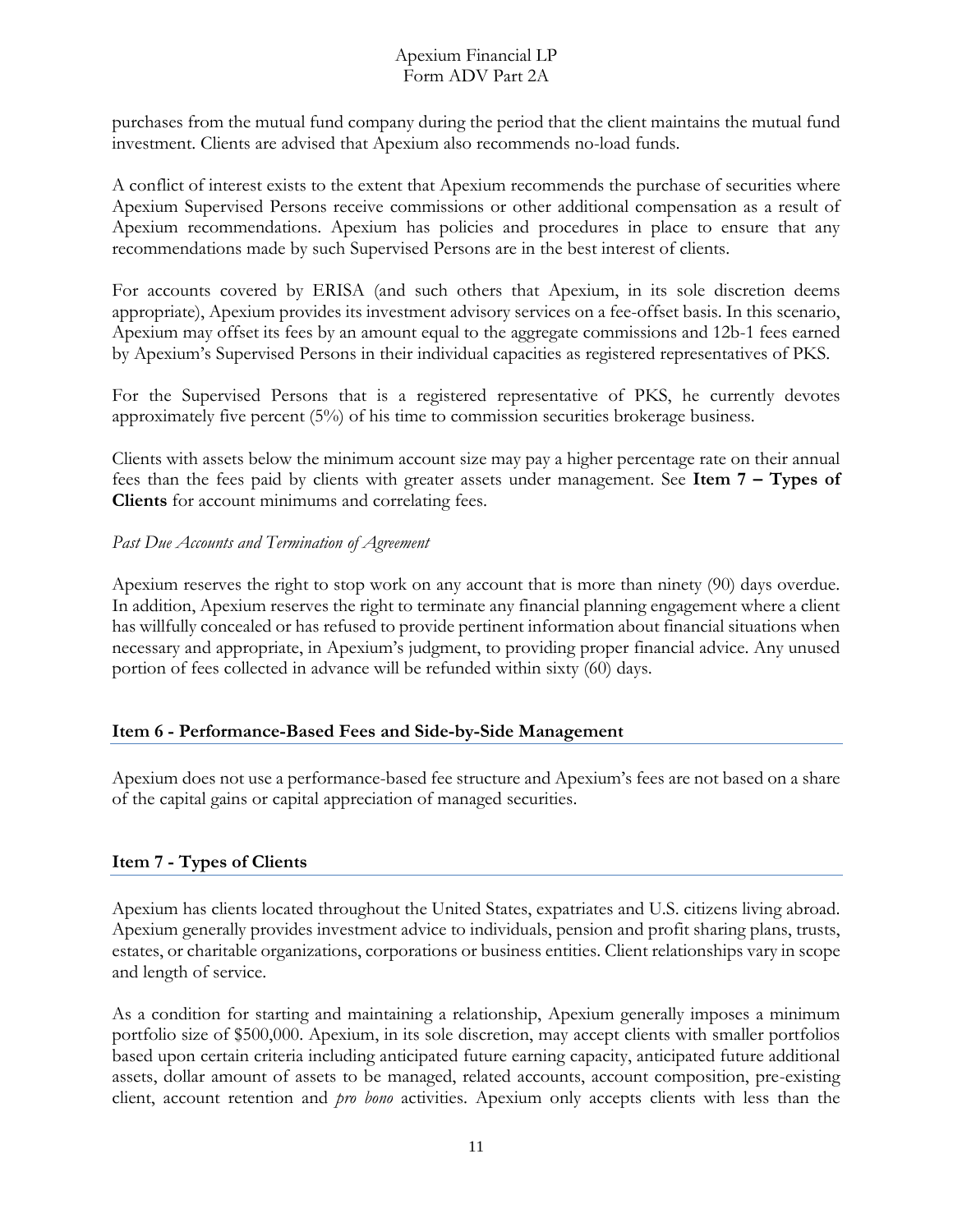minimum portfolio size if, in the sole opinion of Apexium, the smaller portfolio size will not cause a substantial increase of investment risk beyond the client's identified risk tolerance. Apexium may aggregate the portfolios of family members to meet the minimum portfolio size.

Depending upon circumstances, Apexium may sign an hourly agreement with the client if assets have diminished significantly below the minimum threshold. Other exceptions will apply to employees of Apexium and their relatives, or relatives of existing clients.

Additionally, certain Independent Managers may impose more restrictive account requirements and varying billing practices than Apexium. In such instances, Apexium may alter its corresponding account requirements and/or billing practices to accommodate those of the Independent Managers.

#### <span id="page-11-0"></span>**Item 8 - Methods of Analysis, Investment Strategies and Risk of Loss**

# *Methods of Analysis*

Security analysis methods may include charting, fundamental analysis, technical analysis, and cyclical analysis.

The main sources of information include financial newspapers and magazines, inspections of corporate activities, research materials prepared by others, corporate rating services, annual reports, prospectuses, filings with the Securities and Exchange Commission, and company press releases. Other sources of information that Apexium may use include Morningstar Principia mutual fund information, Morningstar Principia stock information, Charles Schwab & Company's "SchwabLink" service, Morningstar Direct for manager/fund due diligence and the World Wide Web.

#### *Investment Strategies*

The investment strategy for a specific client is based upon the objectives stated by the client during consultations with Apexium. The client may change these objectives at any time. Each client completes a risk tolerance questionnaire or similar form that documents their objectives and their desired investment strategy.

#### *Investment Managers*

Apexium recommends Independent Managers to help clients meet their investment objectives. The Independent Managers that the Firm selects and monitors are responsible for the analysis, selection and execution of the securities. Independent Managers establish their own specific asset management fee schedules and may have account minimum requirements. Account minimums are generally higher on fixed income accounts than for equity based accounts. A complete description of the Independent Manager's services, fee schedules and account minimums will be disclosed in the Independent Manager's disclosure brochure which will be provided to a client prior to or at the time an agreement for services is executed and the account is established. The actual fee charged to a client will depend on the Independent Manager's fee schedule and will be billed directly by such Independent Manager to the client. Under this program, a client may incur additional charges including but not limited to, mutual fund sales loads, 12b-1 fees and surrender charges, and IRA and qualified retirement plan fees.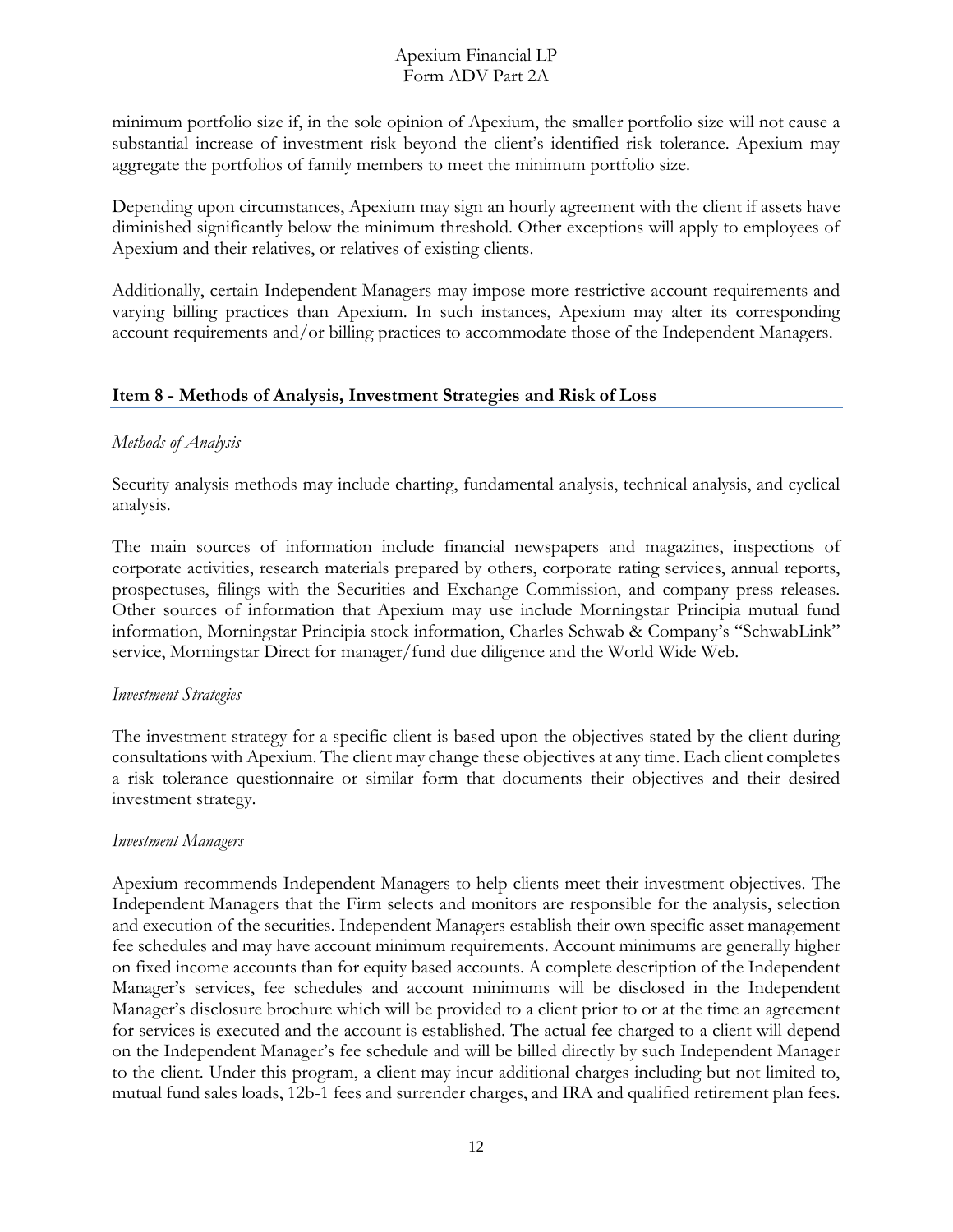There may be other third-party money managers that may be suitable for a client that may be more or less costly.

# *Risk of Loss*

All investment programs have certain risks that are borne by the investor. No guarantees can be made that a client's financial goals or objectives will be achieved. Further, no guarantees of performance can be offered. Our investment approach constantly keeps the risk of loss in mind. Investors face the following investment risks:

- Interest-rate Risk: Fluctuations in interest rates may cause investment prices to fluctuate. For example, when interest rates rise, yields on existing bonds become less attractive, causing their market values to decline.
- Market Risk: The price of a security, bond, or mutual fund may drop in reaction to tangible and intangible events and conditions. This type of risk is caused by external factors independent of a security's particular underlying circumstances. For example, political, economic and social conditions may trigger market events.
- Inflation Risk: When any type of inflation is present, a dollar today will not buy as much as a dollar next year, because purchasing power is eroding at the rate of inflation.
- Currency Risk: Overseas investments are subject to fluctuations in the value of the dollar against the currency of the investment's originating country. This is also referred to as exchange rate risk.
- Reinvestment Risk: This is the risk that future proceeds from investments may have to be reinvested at a potentially lower rate of return (i.e. interest rate). This primarily relates to fixed income securities.
- Business Risk: These risks are associated with a particular industry or a particular company within an industry. For example, oil-drilling companies depend on finding oil and then refining it, a lengthy process, before they can generate a profit. They carry a higher risk of profitability than an electric company, which generates its income from a steady stream of customers who buy electricity no matter what the economic environment is like.
- Liquidity Risk: Liquidity is the ability to readily convert an investment into cash. Generally, assets are more liquid if many traders are interested in a standardized product. For example, Treasury Bills are highly liquid, while real estate properties are not.
- Financial Risk: Excessive borrowing to finance a business' operations increases the risk of profitability, because the company must meet the terms of its obligations in good times and bad. During periods of financial stress, the inability to meet loan obligations may result in bankruptcy and/or a declining market value.
- Third Party Risk: It is not uncommon for companies to maintain myriad third-party relationships in an effort to reduce costs, increase efficiency and focus more intently on core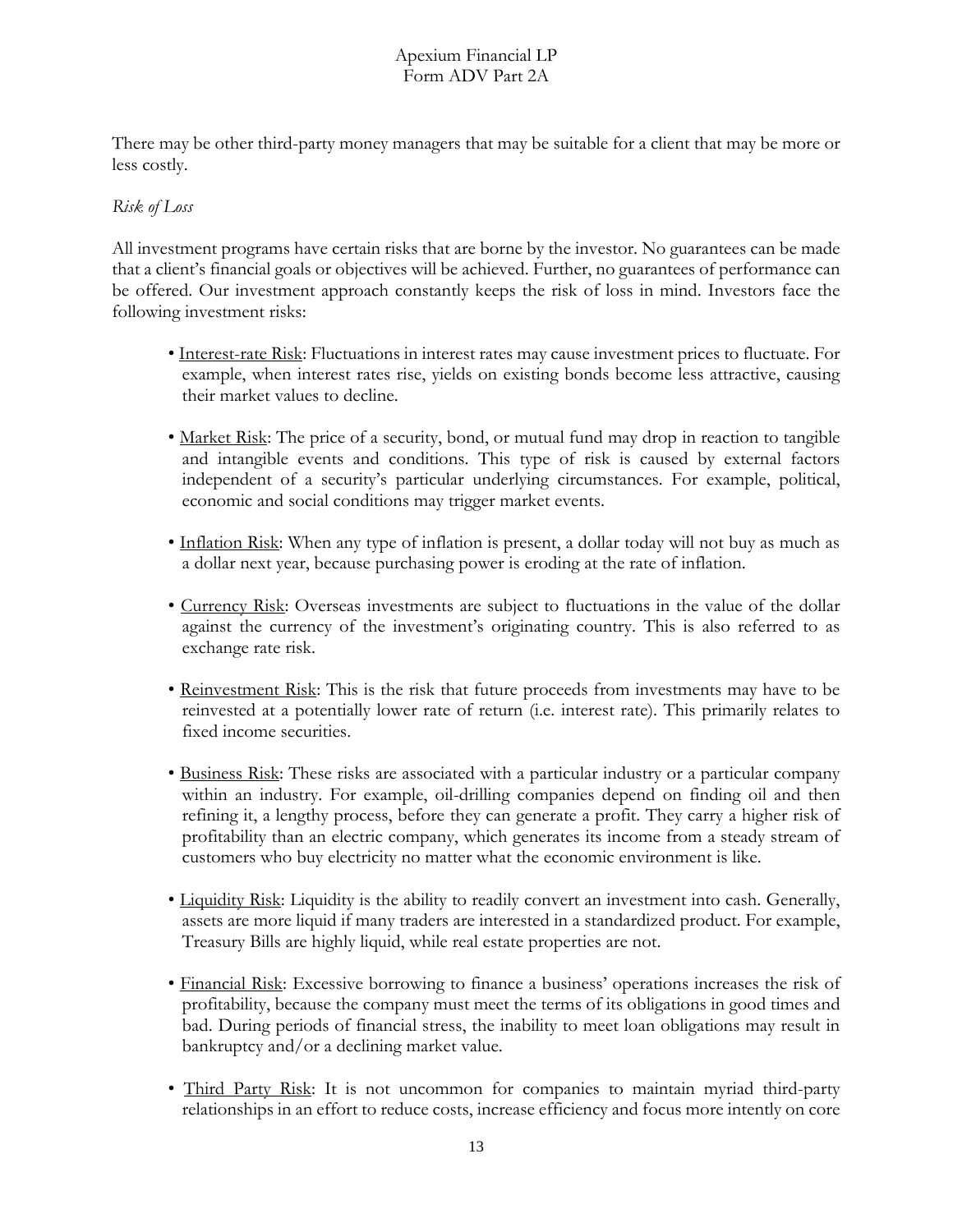competencies. However, while businesses seek to gain a competitive and operational advantage through these relationships, they are also exposing themselves to an increasing level of risk. At the same time, however, it is becoming increasingly difficult for businesses to maintain the necessary controls for mitigating the risks associated with these relationships. Failure to manage these risks can expose a business to regulatory action, financial loss, litigation, and reputational damage, and may even impair the institution's ability to establish new or service existing customer relationships.

For those clients choosing to invest in alternative investments, such securities come with additional substantial risks as they are speculative in nature. They may not be registered or regulated under any laws, should be considered illiquid investments, are not freely transferable, may be highly leveraged, may be volatile, and may involve higher fees and expenses than other types of investments. Alternative investments may not be immediately redeemable. Alternative investments such as hedge funds only permit redemptions at specified time periods and in specified advanced notice. As a result, the client may be required to hold alternative investments in its account after termination of this or any investment management agreement with Apexium.

#### <span id="page-13-0"></span>**Item 9 - Disciplinary Information**

Registered investment advisors are required to disclose all material facts regarding any legal or disciplinary events that would be material to your evaluation of Apexium or the integrity of Apexium's management. Apexium has no information applicable to this Section as neither it nor any of its employees have faced legal or disciplinary matters since its inception.

#### <span id="page-13-1"></span>**Item 10 - Other Financial Industry Activities and Affiliations**

Apexium is not involved in any other financial industry activities besides its investment advisory activities described in **Item 4 - Advisory Business**. Apexium has no proprietary products or funds to sell.

#### *Related Investment Advisers*

Apexium is under common control with an affiliated SEC registered investment adviser, Soundwatch. Certain Supervised Persons of Apexium have an ownership position in Soundwatch.

Apexium is also under common control with an affiliated SEC registered investment adviser, CCWM and during the Transition Period, Apexium will be under common control with Capstone.

Apexium may recommend that Soundwatch act as an Independent Manager for certain Apexium clients. A conflict of interest exists to the extent that Apexium recommends Soundwatch's investment advisory services because Apexium's Supervised Persons will profit due to their ownership in Soundwatch. Apexium will only utilize Soundwatch as an Independent Manager where it is in the best interest of clients. Apexium will not recommend or utilize CCWM as an Independent Manager.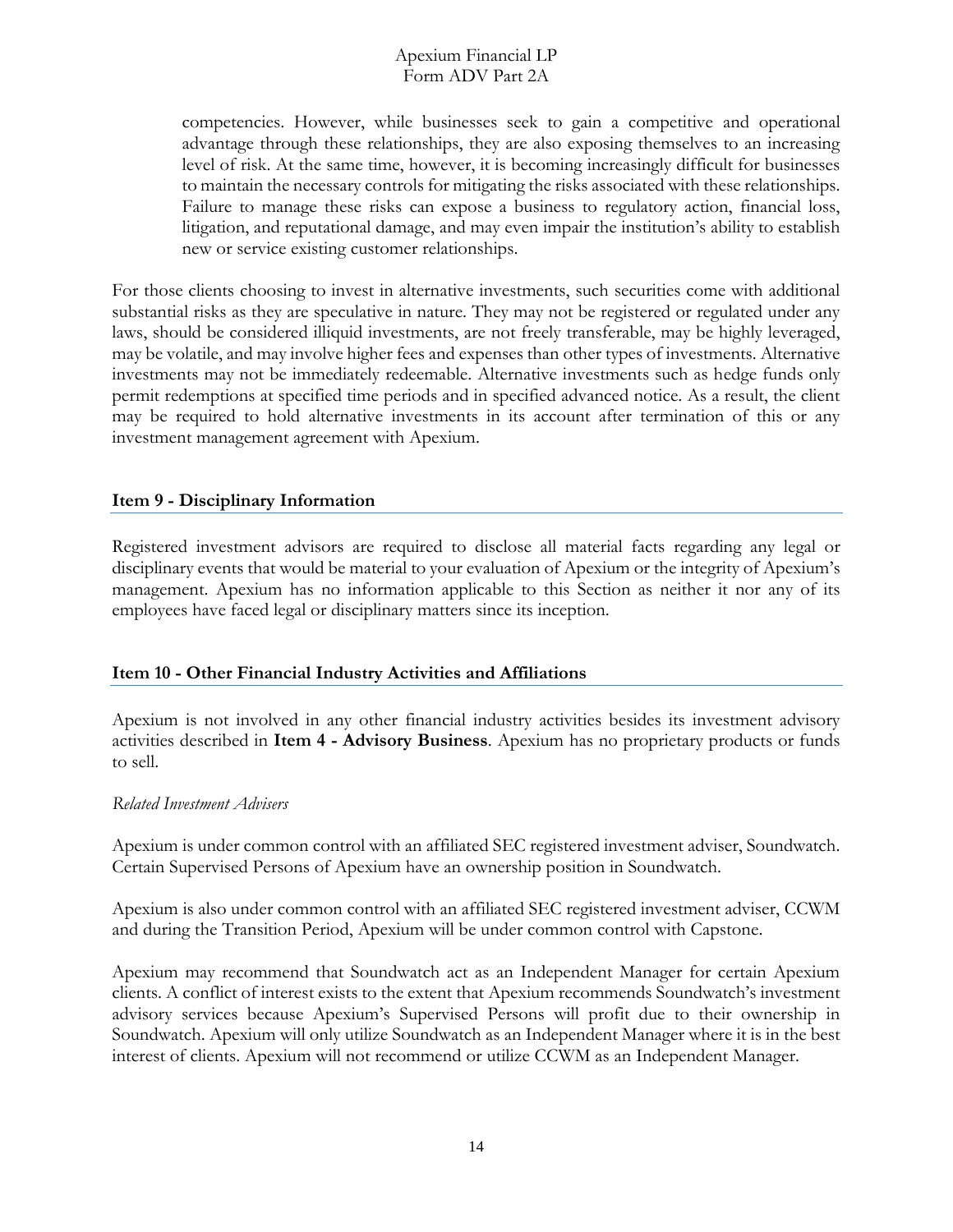#### *Related Accountant/Accounting Firm*

Apexium's supervised person, Alan Mandeloff, is an accountant and partner at the accounting firm, Citrin Cooperman & Company, LLP ("**CCC**"), which owns a majority of CCFA. CCC is also the sole member of Citrin Cooperman Holding Company, LLC, the general partner and minority owner of CCFA. CCFA owns a majority of Apexium.

CCC clients may be referred to Apexium and vice versa, however, there are no fee or commission arrangements between Apexium and CCC. In addition to any compensation Alan Mandeloff may receive from Apexium for his investment advisory services to clients, Alan Mandeloff is compensated by CCC based on the accounting services he provides to CCC and the percentage of his ownership interests in CCC.

#### *Registered Representatives of Broker Dealer*

One of Apexium's Supervised Persons is a registered representative of PKS and may provide clients with securities brokerage services under a separate commission-based arrangement. Such Supervised Person receives no salary, or benefits from PKS, but he may receive commissions or fees in connection with a referral of a client of the Firm's. See **Item 5 – Fees and Compensation** for further information.

#### *Receipt of Insurance Commission*

Certain of Apexium's Supervised Persons, in their individual capacities, are also licensed insurance agents with various insurance companies, and in such capacity, may recommend, on a fully-disclosed commission basis, the purchase of certain insurance products. While Apexium does not sell such insurance products to its clients, Apexium does permit its Supervised Persons, in their individual capacities as licensed insurance agents, to sell insurance products to its clients.

A conflict of interest exists to the extent that Apexium recommends the purchase of insurance products where Apexium Supervised Persons receive insurance commissions or other additional compensation.

For those of Apexium's Supervised Persons that are licensed insurance agents, such Supervised Persons currently devote up to approximately thirty-five percent (35%) of their time to insurance sales.

#### *Related Insurance Company*

Apexium is under common control with an affiliated insurance company Apexium Insurance Services, LP ("**Apexium Insurance**"), a firm providing clients with insurance based products. Certain Supervised Persons of Apexium have an ownership interest in Apexium Insurance. The general partner of Apexium Insurance is Apexium Holdings LLC.

In some instances, Apexium's clients are referred to Apexium Insurance for insurance products and Apexium Insurance's clients may be referred to Apexium for investment advisory services. There are no fee or commission arrangements between Apexium and Apexium Insurance.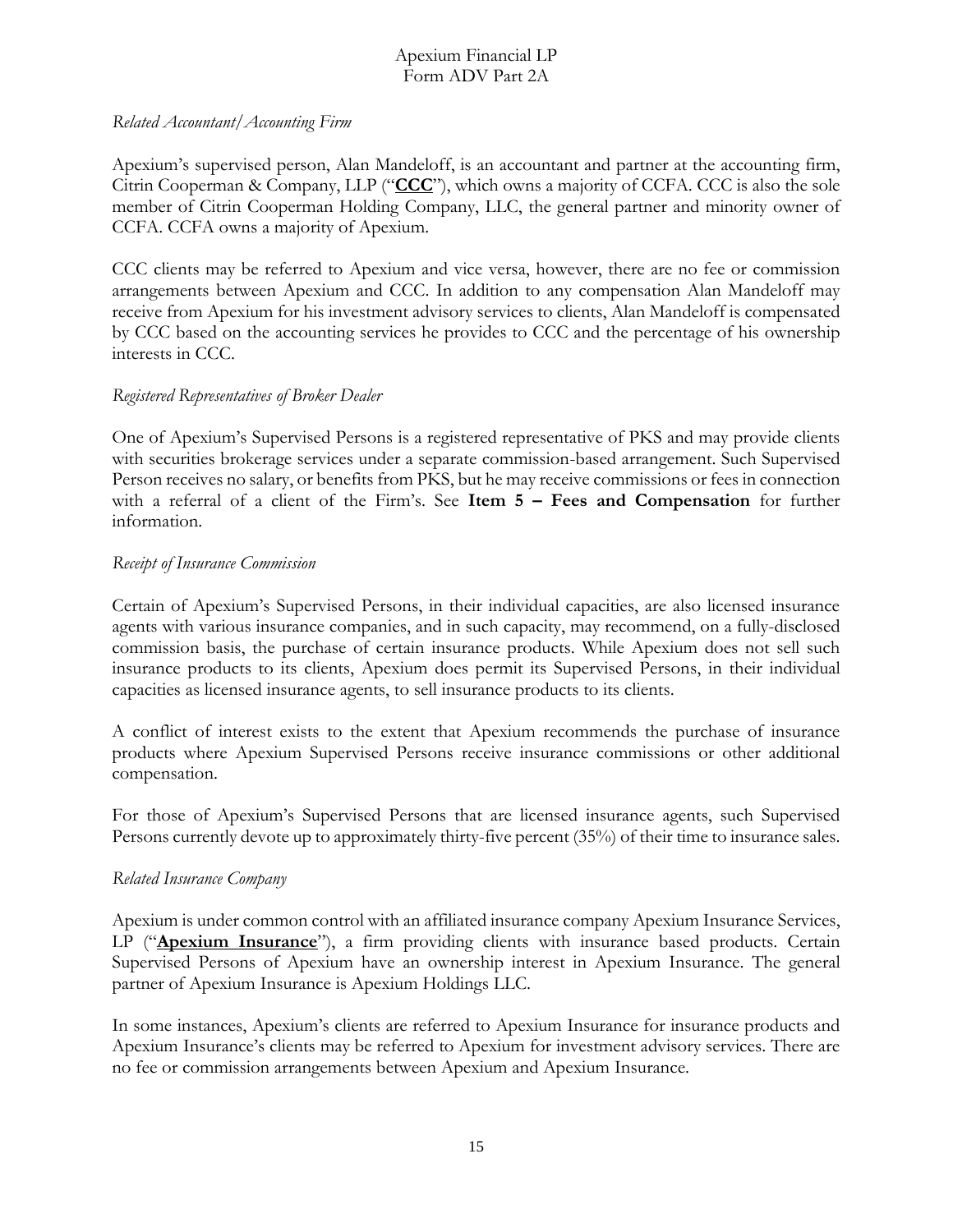# <span id="page-15-0"></span>**Item 11 - Code of Ethics, Participation or Interest in Client Transactions and Personal Trading**

Apexium has adopted a Code of Ethics for all supervised persons of the firm that describes its high standard of business conduct, and fiduciary duty to its clients. The Code of Ethics includes provisions relating to the confidentiality of client information, a prohibition on insider trading, restrictions on the acceptance of significant gifts and the reporting of certain gifts and business entertainment items, and personal securities trading procedures, among other things. All supervised persons at Apexium must acknowledge the terms of the Code of Ethics annually, or as amended.

Apexium anticipates that, in appropriate circumstances, consistent with clients' investment objectives, it will cause accounts over which Apexium has management authority to effect, and will recommend to investment advisory clients or prospective clients, the purchase or sale of securities in which Apexium, its affiliates and/or clients, directly or indirectly, have a position of interest. Apexium's employees and persons associated with Apexium are required to follow Apexium's Code of Ethics. Subject to satisfying this policy and applicable laws, officers, directors and employees of Apexium and its affiliates may trade for their own accounts in securities which are recommended to and/or purchased for Apexium's clients. The Code of Ethics is designed to assure that the personal securities transactions, activities and interests of the employees of Apexium will not interfere with (i) making decisions in the best interest of advisory clients and (ii) implementing such decisions while, at the same time, allowing employees to invest for their own accounts. Under the Code of Ethics, certain classes of securities have been designated as exempt transactions, based upon a determination that these would not materially interfere with the best interest of Apexium's clients. In addition, the Code of Ethics requires pre-clearance of certain transactions, and may restrict certain trading in close proximity to client trading activity. Nonetheless, because the Code of Ethics in some circumstances would permit employees to invest in the same securities as clients, there is a possibility that employees might benefit from market activity by a client in a security held by an employee. Employee trading is monitored under the Code of Ethics to reasonably prevent conflicts of interest between Apexium and its clients.

Apexium's clients or prospective clients may request a copy of the Firm's Code of Ethics by contacting the CCO at  $\frac{d}{p}\frac{d}{d}$ apexiumfin.com.

It is Apexium's policy that the firm will not affect any principal or agency cross securities transactions for client accounts. Apexium will also not cross trades between client accounts. Principal transactions are generally defined as transactions where an adviser, acting as principal for its own account or the account of an affiliated broker-dealer, buys from or sells any security to any advisory client. A principal transaction may also be deemed to have occurred if a security is crossed between an affiliated hedge fund and another client account. An agency cross transaction is defined as a transaction where a person acts as an investment adviser in relation to a transaction in which the investment adviser, or any person controlled by or under common control with the investment adviser, acts as broker for both the advisory client and for another person on the other side of the transaction. Agency cross transactions may arise where an adviser is dually registered as a broker-dealer or has an affiliated broker-dealer.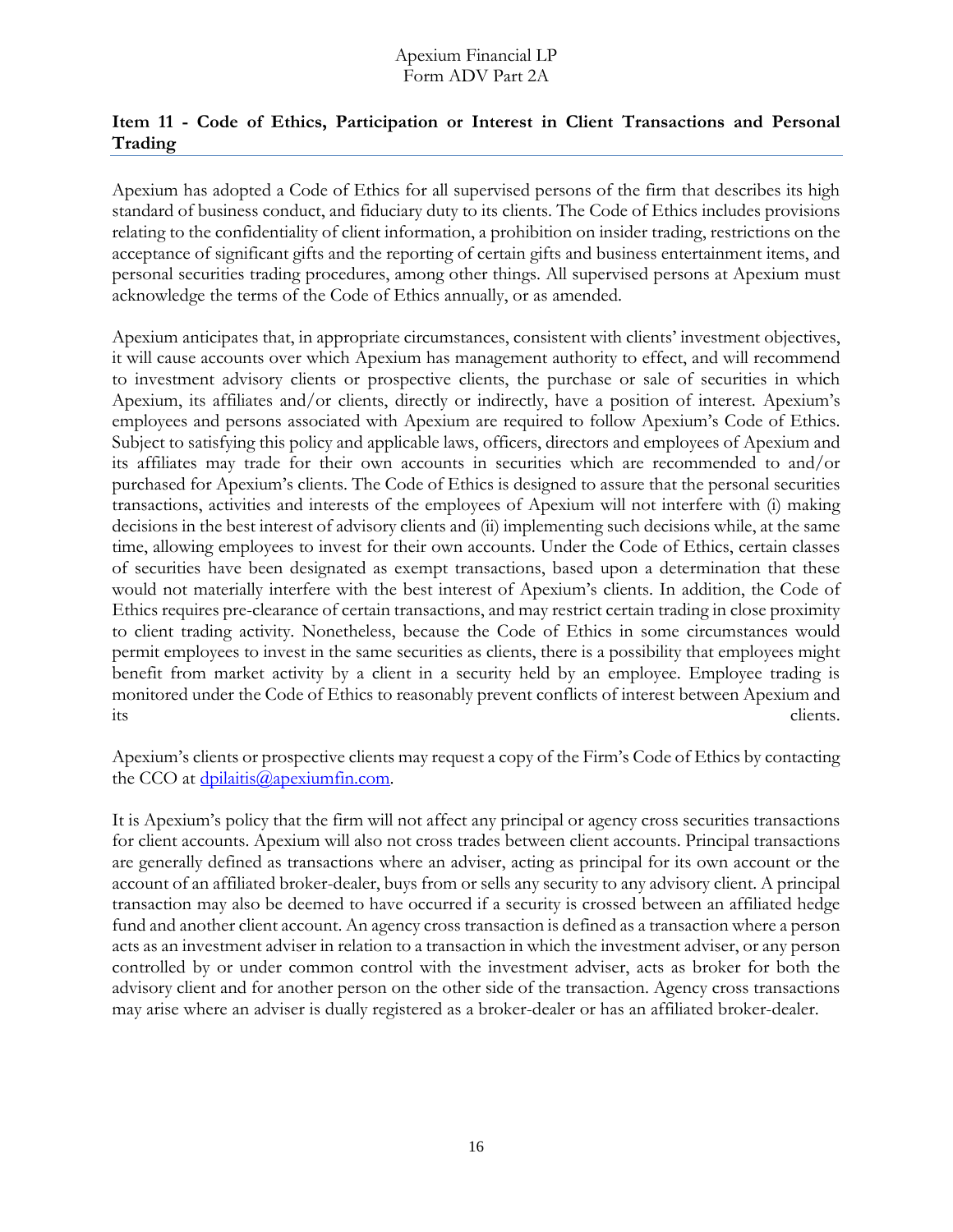#### <span id="page-16-0"></span>**Item 12 - Brokerage Practices**

Specific custodian recommendations are made to clients based on their need for such services. Unless the client directs otherwise, Apexium shall generally recommend that investment management accounts be maintained at Charles Schwab & Co., Inc. and Fidelity Investments (collectively, the "**Brokers**"). Factors which Apexium considers in recommending the Brokers (or any other brokerdealer/custodian) to clients include the Broker's, respective financial strength, reputation, execution, pricing, reporting, research, service and best execution of orders at reasonable commission rates. Because of Apexium's established relationship with the Brokers, the Brokers enable Apexium to obtain many no-load mutual funds without transaction charges and other no-load and load waived funds at nominal transaction charges.

The brokerage commissions and/or transaction fees charged by the Brokers are exclusive of, and in addition to, Apexium's investment management fee. Although the commissions and/or transaction fees paid by Apexium's clients shall comply with Apexium's duty to obtain best execution, a client may pay a commission that is higher than another qualified broker-dealer might charge to effect the same transaction where Apexium determines, in good faith, that the commission is reasonable in relation to the value of the brokerage and research services received. In seeking best execution, the determinative factor is not the lowest possible cost, but whether the transaction represents the best qualitative execution, taking into consideration the full range of a broker-dealer's services (including the comprehensiveness, frequency, quality and value of research or other services provided), the broker's execution capability, commission rates, responsiveness and quality of service. Accordingly, although Apexium will seek competitive rates, it may not necessarily obtain the lowest possible commission rates on any particular transaction.

Apexium is not affiliated with the Brokers and Apexium does not receive fees, commissions or other compensation from any of these arrangements

#### *Best Execution*

Apexium acknowledges its duty to seek best execution of trades for client accounts. All client accounts are currently held in custody at the Brokers. It is possible that trades for accounts held at one Broker may be executed at different times and different prices than trades for accounts at the other Broker, or even trades for other client accounts executed at other broker-dealers.

Apexium reasonably believes that the Brokers will provide "best execution". In seeking best execution, the determinative factor is not the lowest possible commission cost but whether the transaction represents the best qualitative execution, taking into consideration the full range of a broker-dealer's services including the value of research provided, execution capability, commission rates, and responsiveness. Accordingly, although Apexium will seek competitive commission rates, it may not necessarily obtain the lowest possible commission rates for account transactions.

#### *Bunched Trades*

Transactions for each client account generally will be effected independently, unless Apexium decides to purchase or sell the same securities for several clients at approximately the same time. Apexium may (but is not obligated to) combine or "batch" such orders to obtain best execution, to negotiate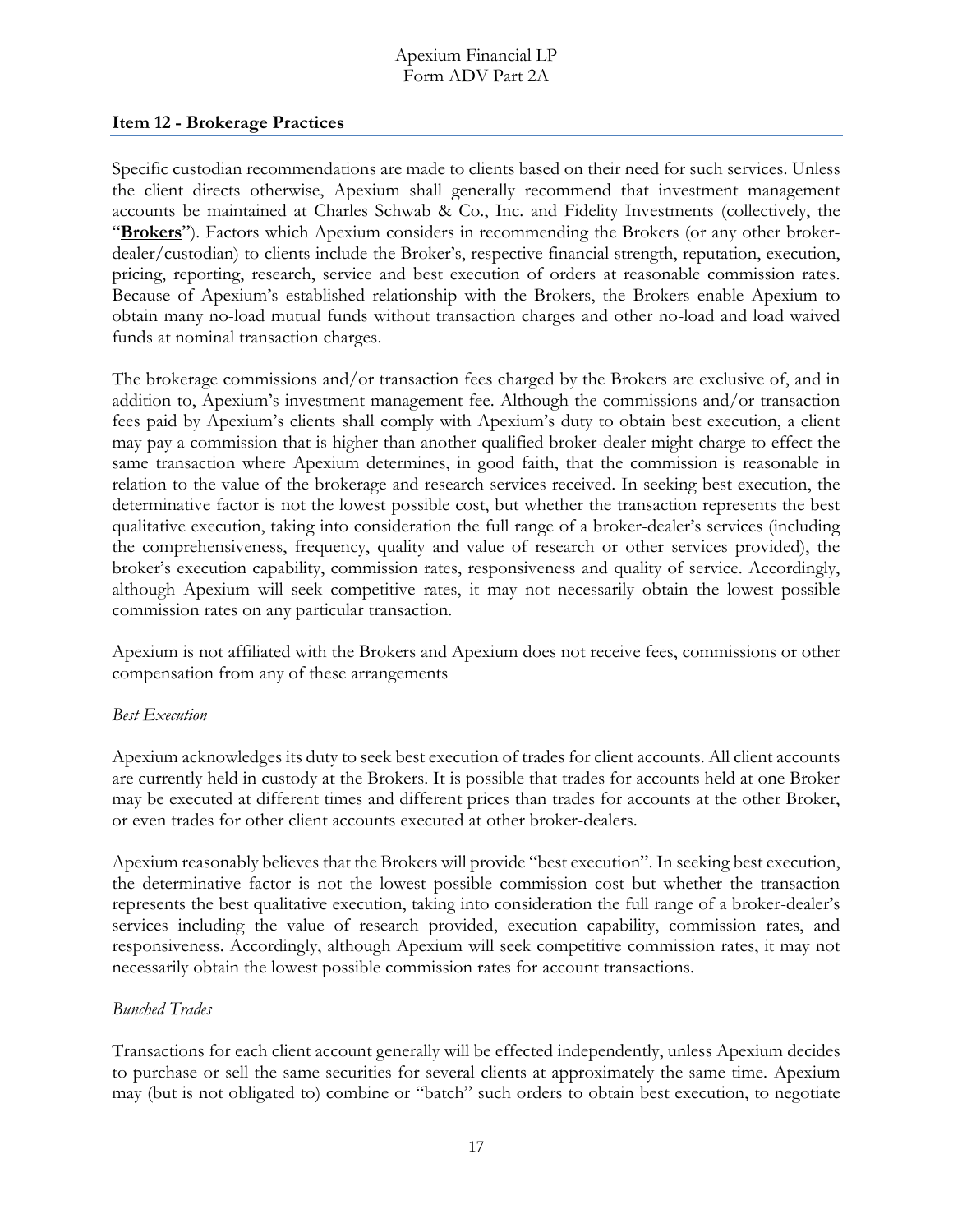more favorable commission rates or to allocate equitably among Apexium's clients differences in prices and commissions or other transaction costs that might have been obtained had such orders been placed independently. Under this procedure, transactions will be averaged as to price and will be allocated among Apexium's clients in proportion to the purchase and sale orders placed for each client account on any given day. To the extent that the Apexium determines to aggregate client orders for the purchase or sale of securities, including securities in which Apexium's principal(s) and/or associated person(s) may invest, Apexium shall generally do so in accordance with the parameters set forth in SEC No-Action Letter, SMC Capital, Inc. Apexium shall not receive any additional compensation or remuneration as a result of the aggregation.

The client may direct Apexium to use a particular broker-dealer (subject to Apexium's right to decline and/or terminate the engagement) to execute some or all transactions for the client's account. In such event, the client will negotiate terms and arrangements for the account with that broker-dealer, and Apexium will not seek better execution services or prices from other broker-dealers or be able to "batch" the client's transactions for execution through other broker-dealers with orders for other accounts managed by Apexium. As a result, client may pay higher commissions or other transaction costs or greater spreads, or receive less favorable net prices, on transactions for the account than would otherwise be the case. In the event that transactions for client accounts are effected through a broker-dealer that refers investment management clients to the Apexium, the potential for conflict of interest may arise.

#### *Custodian*

Each client must have its own custodian. Apexium would recommend a client utilize Fidelity or Schwab as its custodian. Apexium receives no benefit of any kind from these custodians, nor does it require any account be maintained at these custodians.

The client will enter into a separate custodial/clearing agreement with its selected custodian. The custodian's custodial/clearing agreement may authorize the custodian to debit the account for the amount of Apexium's fee and to directly remit that fee to Apexium in accordance with required SEC procedures.

The custodial/clearing agreement will also give Apexium clients the choice as to how they wish to be charged for custodial services. Generally, clients can choose either a fee based model, in which they pay a flat fee to the custodian for unlimited trading, or they can choose a commission based model and pay the custodian for each trade or transaction. The appropriate custodial fee arrangement depends on the type of account and the anticipated trading frequency. The fees and/or commissions are debited directly by the custodian and are retained by the custodian.

Apexium will help clients review and select custody payment options and further acknowledges that it is often beneficial for a client with multiple accounts to use a combination of fee based pricing and commission based pricing. Apexium does not receive remuneration from the custodian in either format.

#### *Commissions or Sales Charges for Recommendations of Securities*

As discussed above, certain Supervised Persons in their respective individual capacities, are registered representatives of PKS. These Supervised Persons are subject to FINRA Rule 3040 which restricts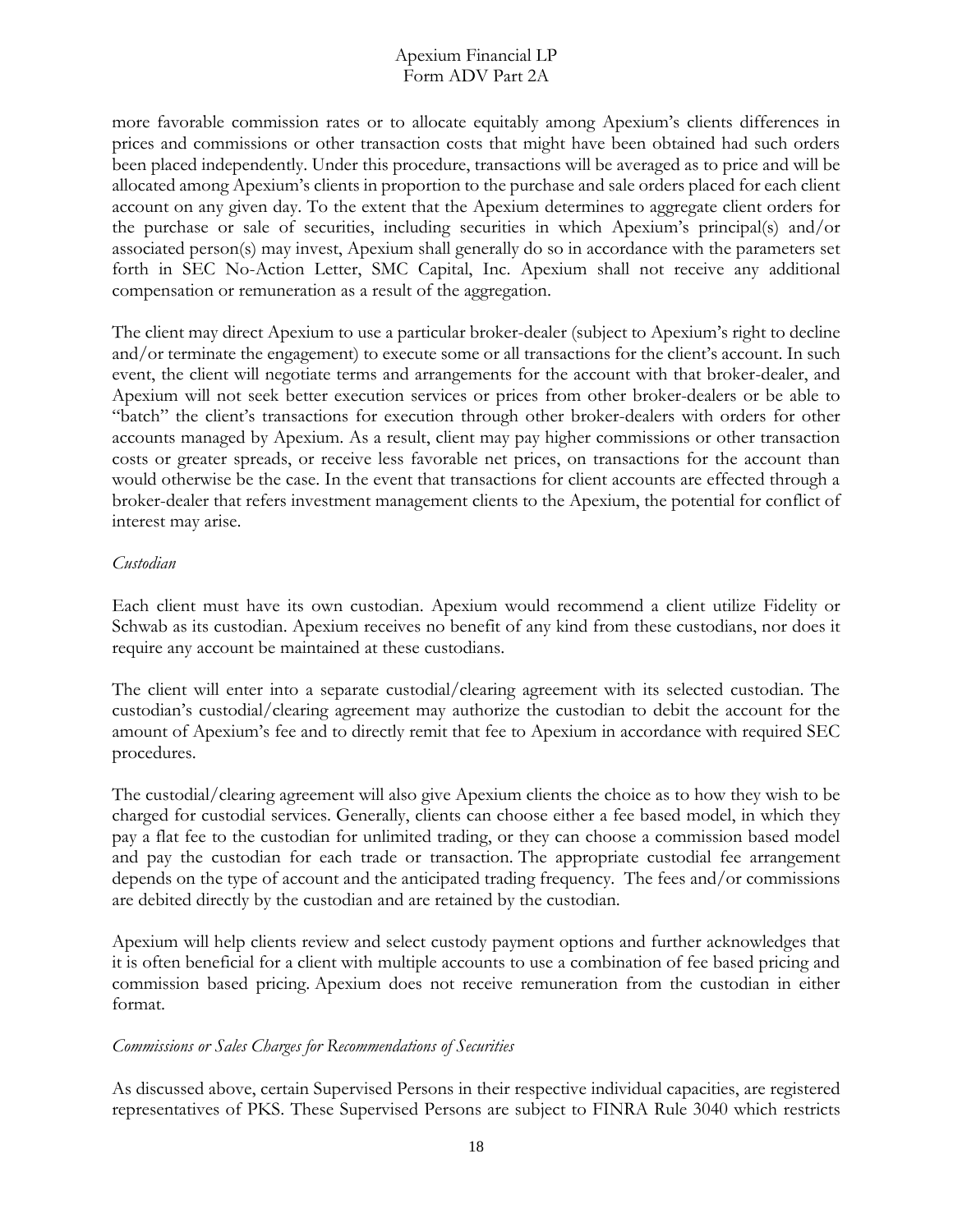registered representatives from conducting securities transactions away from their broker-dealer unless PKS provides written consent. Therefore, clients are advised that certain Supervised Persons may be restricted to conducting securities transactions through PKS unless they first secure written consent to execute securities transactions though a different broker-dealer. Absent such written consent or separation from PKS, these Supervised Persons are prohibited from executing securities transactions through any broker-dealer other than PKS under PKS's internal supervisory policies.

Apexium is aware of its duty to obtain best execution and has implemented policies and procedures reasonably designed in such pursuit.

#### *Software and Support Provided by Financial Institutions*

Apexium may receive from the Brokers, without cost to Apexium, computer software and related systems support, which allow Apexium to better monitor client accounts maintained at such Brokers. Apexium may receive the software and related support without cost because Apexium renders investment management services to clients that maintain assets at the Brokers. The software and support is not provided in connection with securities transactions of clients (i.e., not "soft dollars"). The software and related systems support may benefit Apexium, but not its clients directly. In fulfilling its duties to its clients, Apexium endeavors at all times to put the interests of its clients first. Clients should be aware, however, that Apexium's receipt of economic benefits from a broker-dealer creates a conflict of interest since these benefits may influence Apexium's choice of broker-dealer over another broker-dealer that does not furnish similar software, systems support, or services.

Additionally, Apexium may receive the following benefits from Schwab through its Schwab Institutional division: receipt of duplicate client confirmations and bundled duplicate statements; access to a trading desk that exclusively services the Schwab Institutional participants; access to block trading which provides the ability to aggregate securities transactions and then allocate the appropriate shares to client accounts; and access to an electronic communication network for client order entry and account information.

#### <span id="page-18-0"></span>**Item 13 - Review of Accounts**

#### *Account Reviews*

For those clients to whom Apexium provides investment management services, Apexium monitors those portfolios as part of an ongoing process while regular account reviews are conducted according to client requirement but offered at least annually. Account reviews may be performed more frequently when market conditions or fiduciary responsibility dictate. For those clients to whom Apexium provides financial planning and/or consulting services, reviews are conducted on an "as needed" basis by the Firm. All investment advisory clients are encouraged to discuss their needs, goals, and objectives with Apexium and to keep Apexium informed of any changes thereto. Apexium contacts ongoing investment advisory clients at least annually to review its previous services and/or recommendations and to discuss the impact resulting from any changes in the client's financial situation and/or investment objectives.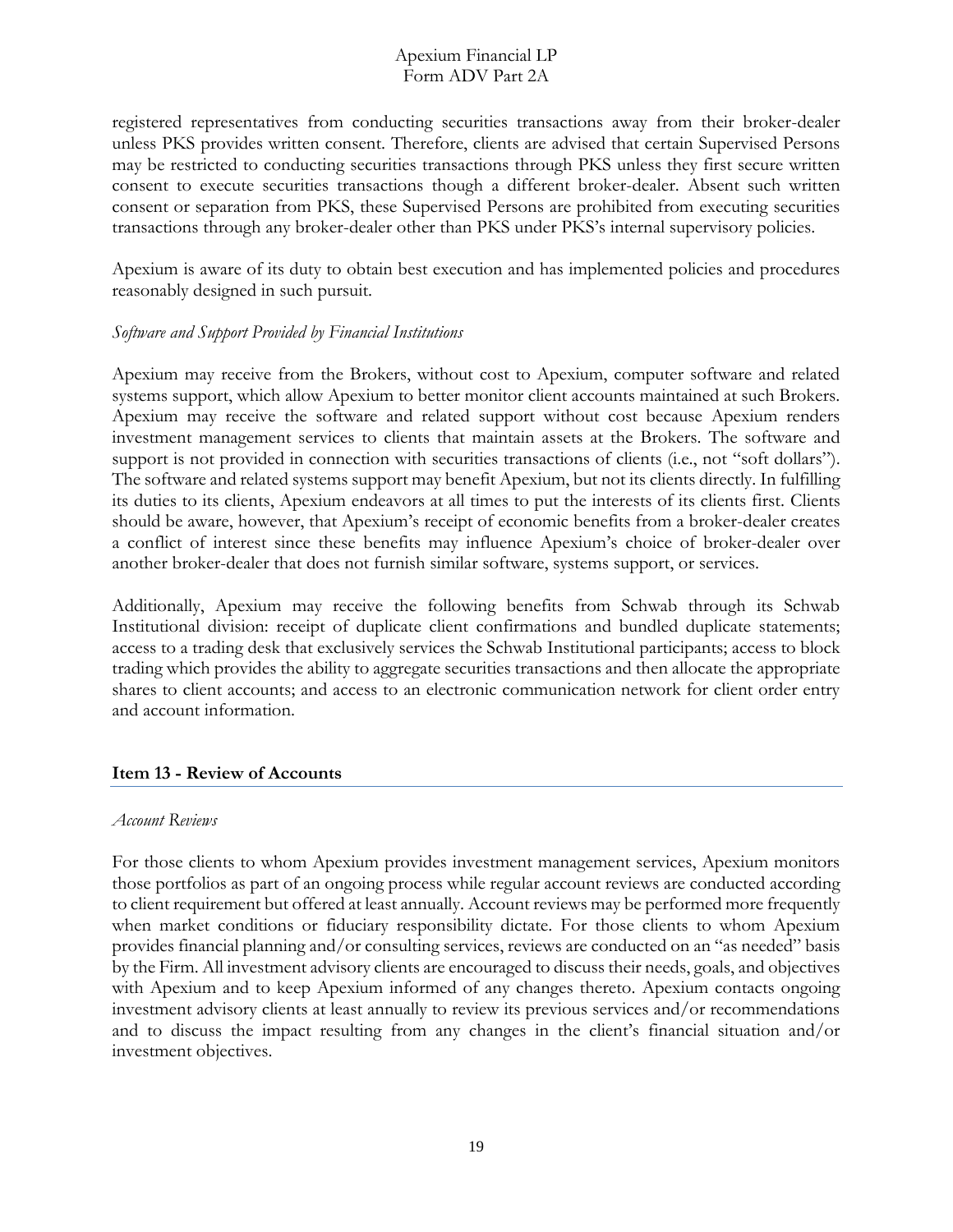#### *Account Statements and Supplemental Reports*

Unless otherwise agreed upon, clients are provided with transaction confirmation notices and regular summary account statements directly from the broker-dealer or custodian for the client accounts. Those clients to whom Apexium provides investment advisory services may engage Apexium to provide them with a supplemental report including relevant account and/or market-related information such as an inventory of account holdings and account performance from time to time.

Apexium charges an additional fee for such reports, as discussed in response to **Item 5 – Fees and Compensation**.

Clients should compare the account statements they receive from their custodian with those they receive from Apexium.

# *Financial Planning and/or Consulting Reports*

Those clients to whom Apexium provides financial planning and/or consulting services will receive reports from Apexium summarizing its analysis and conclusions as requested by the client or otherwise agreed to in writing by Apexium.

#### *Review Triggers*

Other conditions that may trigger a review are changes in the tax laws, new investment information, and changes in a client's own situation.

#### <span id="page-19-0"></span>**Item 14- Client Referrals and Other Compensation**

#### *Economic Benefits*

Apexium is required to disclose any relationship or arrangement where it receives an economic benefit from a third party (non-client) for providing advisory services. Apexium may receive economic benefits from non-clients for providing advice or other advisory services to clients. This type of relationship poses a conflict of interest and any such relationship is disclosed in response to **Item 12 – Brokerage Practices**.

#### *Incoming Referrals*

If a client is introduced to Apexium by either an unaffiliated or an affiliated solicitor, Apexium may pay that solicitor a referral fee in accordance with the requirements of Rule 206(4)-3 of the Investment Advisers Act of 1940 (the "**Advisers Act**") and any corresponding state securities law requirements. Any such referral fee is paid solely from Apexium's investment management fee, and does not result in any additional charge to the client. If the client is introduced to Apexium by an unaffiliated solicitor, the solicitor provides the client with a copy of Apexium's written disclosure brochure which meets the requirements of Rule 204-3 of the Advisers Act and a copy of the solicitor's disclosure statement containing the terms and conditions of the solicitation arrangement including compensation. Any affiliated solicitor of Apexium discloses the nature of his/her relationship to prospective clients at the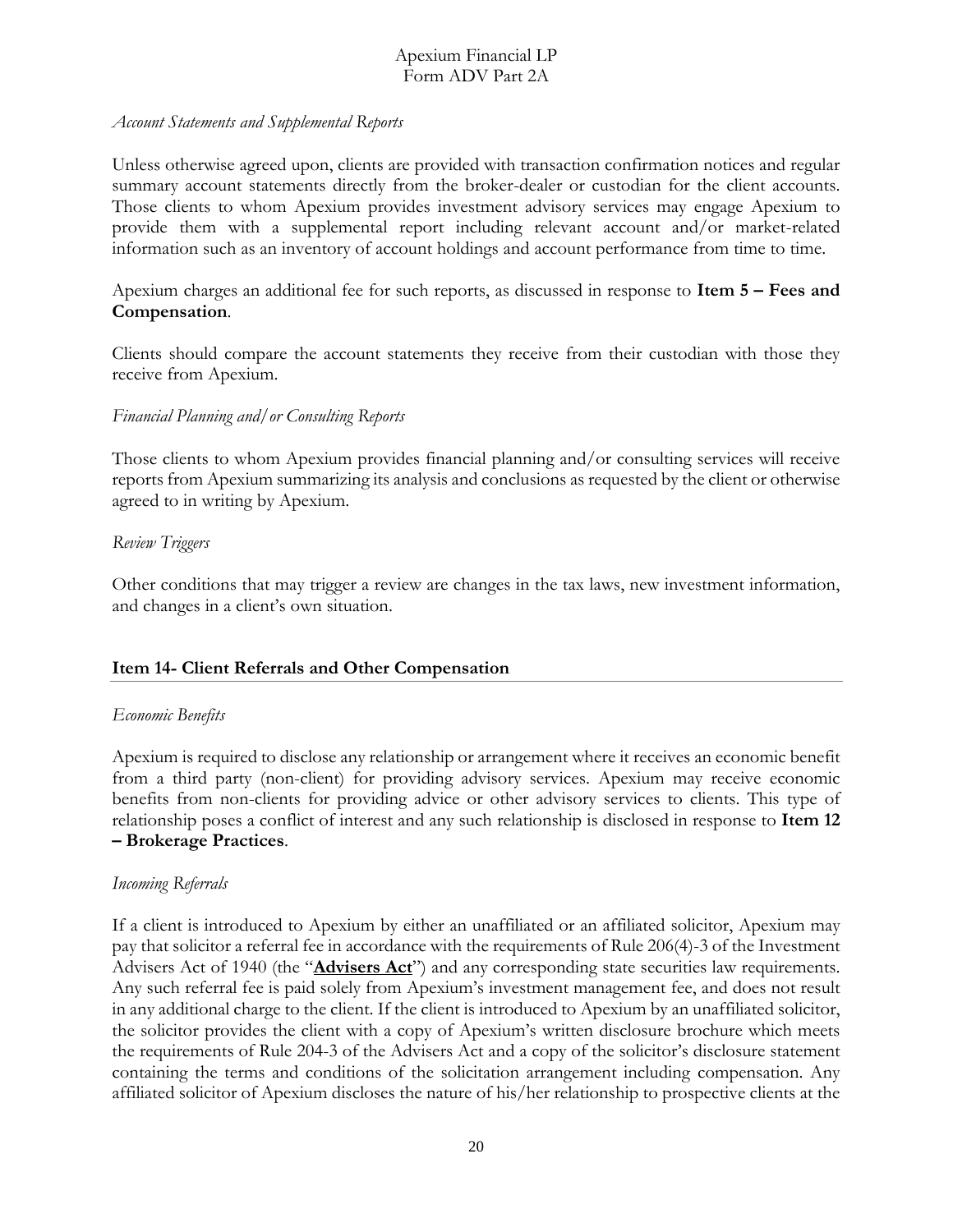time of the solicitation and will provide all prospective clients with a copy of Apexium's written disclosure brochure at the time of the solicitation.

# *Referrals Out*

Apexium does not accept referral fees or any form of remuneration from other professionals when a prospect or client is referred to them.

#### *Solicitor's Compensation*

Apexium receives compensation as a solicitor with respect to one account it referred to Wilmington Trust pursuant to a solicitor's agreement that meets the requirements set forth in Rule 206(4)-3, or the referral fee rule.

#### *Other Compensation*

Apexium receives no other compensation.

# <span id="page-20-0"></span>**Item 15 - Custody**

As previously disclosed in **Item 5 - Fees and Compensation**, Apexium and the client may agree to authorize and arrange for the direct deduction of Apexium's fees from a client's accounts. The financial institutions serving as the Custodians that were recommended by Apexium have agreed to send a statement to the client, at least quarterly, indicating all amounts disbursed from the account including the amount of management fees paid directly to Apexium. Clients should carefully review the statements sent directly by the financial institutions serving as custodians and compare them to those received from Apexium.

In addition, certain of Apexium's relationship managers are the named trustees of client accounts with full power of appointment. These trustees are deemed to have custody of such accounts. Apexium does not, however, have physical custody of client funds and securities. All client assets are held at a qualified custodian, which means the custodians provide account statements directly to clients at their address of record at least quarterly. Apexium engages an independent public accountant to conduct an annual surprise examination of client funds and securities.

Apexium urges its clients to carefully review such statements and compare such official custodial records to the statements or performance reports that Apexium may provide. Apexium's statements may vary from custodial statements based on accounting procedures, reporting dates, or valuation methodologies of certain securities.

#### <span id="page-20-1"></span>**Item 16 - Investment Discretion**

If the client signs a discretionary Investment Management Agreement, Apexium will be granted discretionary authority from the client at the outset of the advisory relationship, customarily through a power of attorney included in the Investment Management Agreement. This authority will allow